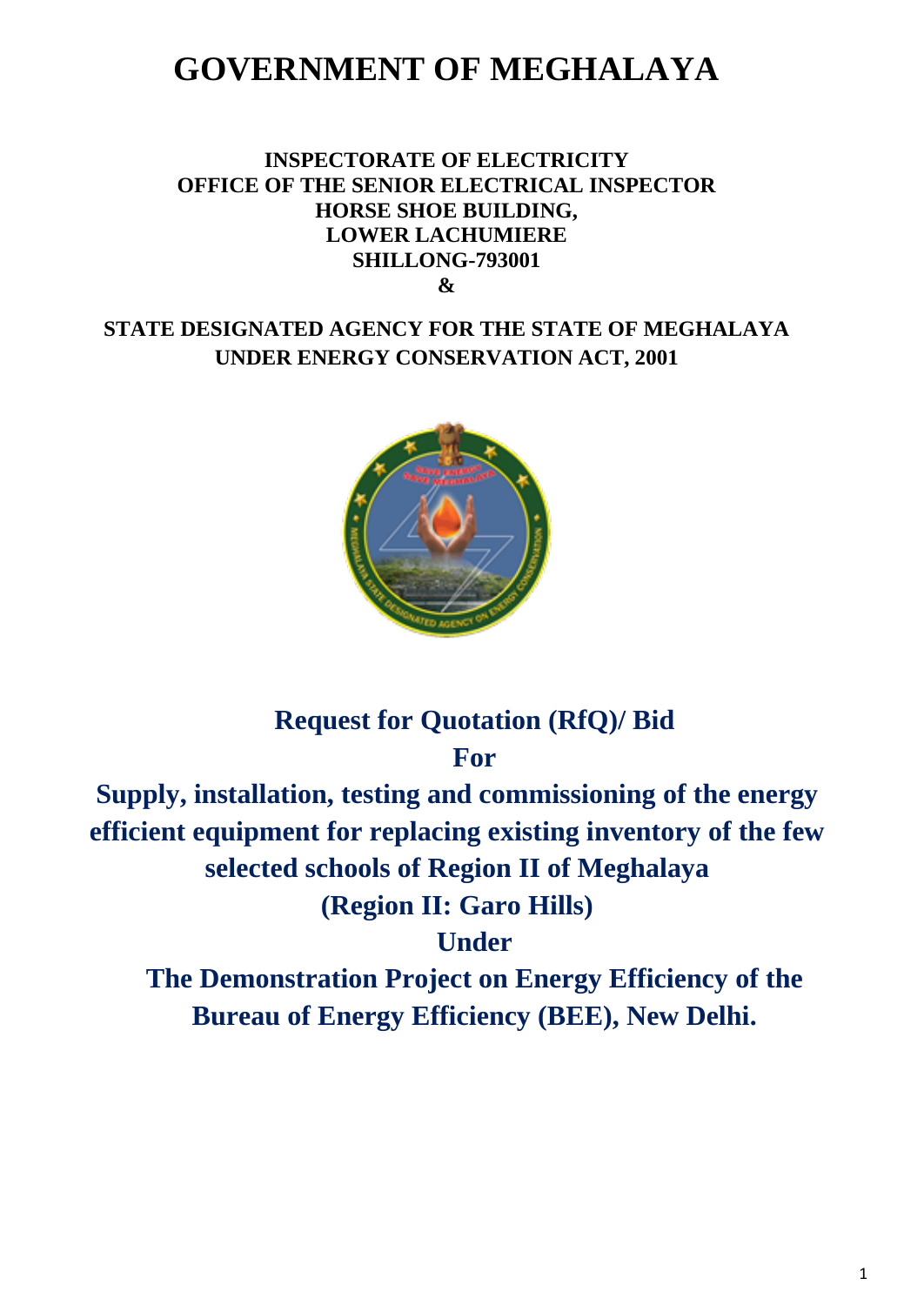## **Contents**

| 5.1.4 TECHNICAL REQUIREMENT OF 21WATT/22WATT or APPROX. LED TUBE LIGHTS  8 |  |
|----------------------------------------------------------------------------|--|
|                                                                            |  |
|                                                                            |  |
|                                                                            |  |
|                                                                            |  |
|                                                                            |  |
|                                                                            |  |
|                                                                            |  |
|                                                                            |  |
|                                                                            |  |
|                                                                            |  |
|                                                                            |  |
|                                                                            |  |
|                                                                            |  |
|                                                                            |  |
|                                                                            |  |
|                                                                            |  |
|                                                                            |  |
|                                                                            |  |
|                                                                            |  |
|                                                                            |  |
|                                                                            |  |
|                                                                            |  |
|                                                                            |  |
|                                                                            |  |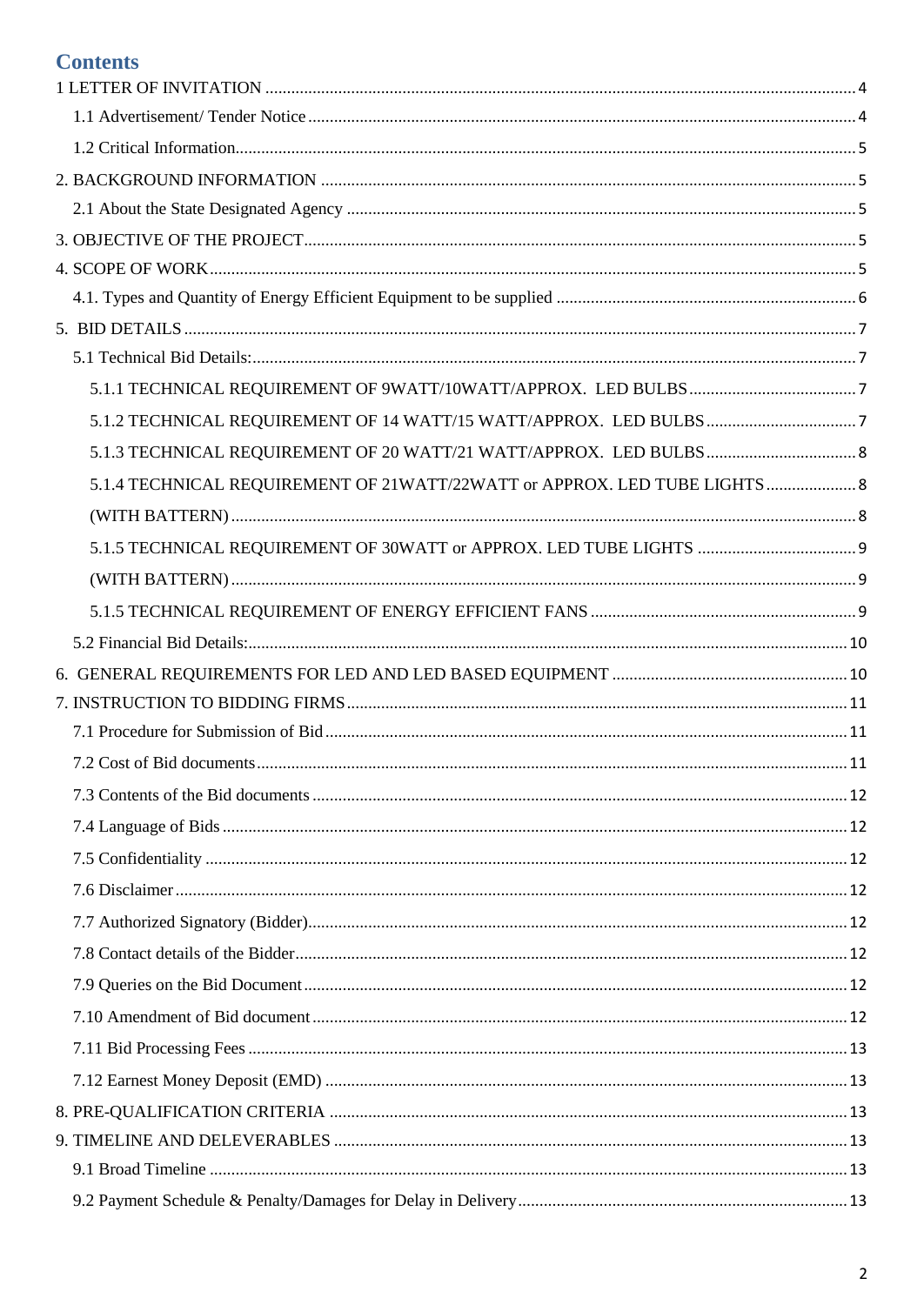| TECHNICAL REQUIREMENT OF 21WATT/22WATT or APPROX. LED TUBE LIGHTS22 |  |
|---------------------------------------------------------------------|--|
|                                                                     |  |
|                                                                     |  |
|                                                                     |  |
|                                                                     |  |
|                                                                     |  |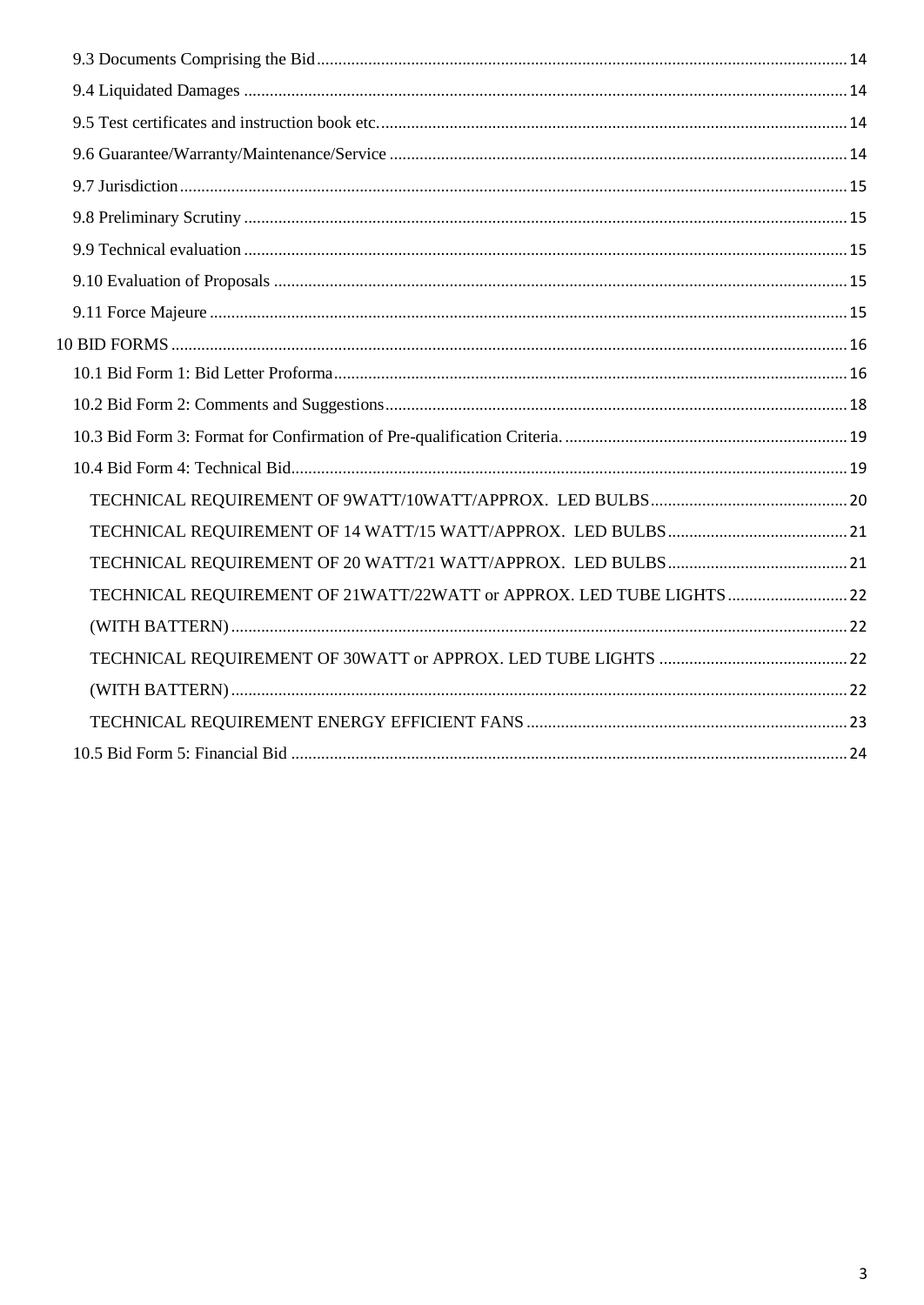## <span id="page-3-0"></span>**1 LETTER OF INVITATION**

### <span id="page-3-1"></span>**1.1 Advertisement/ Tender Notice**

#### **INSPECTORATE OF ELECTRICITY (The State Designated Agency on EC , Meghalaya of BEE under EC Act 2001) Government of Meghalaya**

#### **Request for Quotation (Bid)**

#### **No. IEL.IX/160/2020-21/75**

#### Dated Shillong, the 10<sup>th</sup> of July, 2020

The senior Electrical Inspector, Govt. of Meghalaya, being the Designated Agency for the State of Meghalaya on Energy Conservation under EC Act 2001, invites quotation to select an agency to conduct "Supply, installation, testing and commissioning of the energy efficient equipment for replacing existing inventory of the few selected schools of Region II: Garo Hills of Meghalaya under "The Demonstration Project on Energy Efficiency of the Bureau of Energy Efficiency (BEE), New Delhi".

| <b>Tender</b>                  | <b>Earnest money</b>              | Last date for  | Time & date of opening | Completion |
|--------------------------------|-----------------------------------|----------------|------------------------|------------|
| <b>Processing Fee</b>          | deposit (EMD)                     | receipt of bid | of technical bid       | time       |
| $Rs. 500/-$                    | $Rs. 20,000/$ -                   | 30.07.2020     | 30.07.2020             | 60 Days    |
| (Rupees Five)<br>Hundred only) | (Rupees Twenty)<br>thousand only) | At $2.00$ pm   | At 2.30 pm.            |            |

The "Request for Quotations" can be purchased from the Office of the undersigned up to 3 pm on 29.07.2020 by payment of **Rs. 500/-** only in the form of Crossed Demand Draft in favor of "Senior Electrical Inspector and State Designated Agency on Energy Conservation, Government of Meghalaya" payable at par in State Bank of India, Main Branch, "Shillong" or can be downloaded from the website [www.msda.nic.in](http://www.msda.nic.in/) from 10<sup>th</sup> July, 2020 onwards. For more details on the tender please visit our website [www.msda.nic.in.](http://www.msda.nic.in/)

Sd/-

عيسيس Senior Electrical Inspector & Head State Designated Agency on Energy Conservation LanMeghalaya, Shillong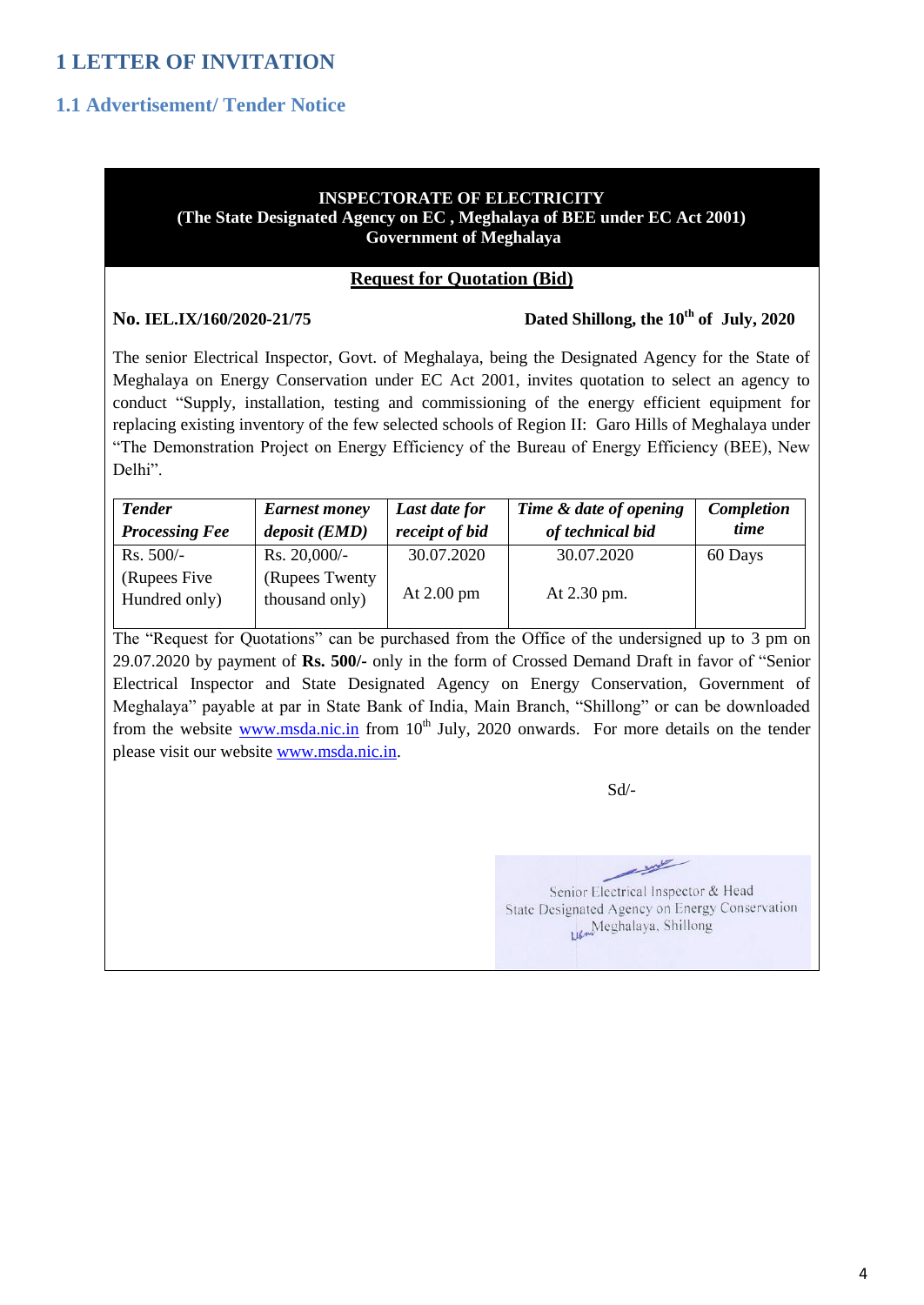### <span id="page-4-0"></span>**1.2 Critical Information**

| Name of the Project                     | Supply, installation, testing and commissioning of the energy<br>efficient equipment for replacing existing inventory of the few<br>selected schools of Region II of Meghalaya (Region II: Garo<br>Hills)<br>Under "The Demonstration Project on Energy Efficiency of the<br>Bureau of Energy Efficiency (BEE), New Delhi" |  |
|-----------------------------------------|----------------------------------------------------------------------------------------------------------------------------------------------------------------------------------------------------------------------------------------------------------------------------------------------------------------------------|--|
| Tender reference no                     | IEL.IX/160/2020-21/75                                                                                                                                                                                                                                                                                                      |  |
| Date of Publishing                      | Shillong, the 10 <sup>th</sup> July 2020                                                                                                                                                                                                                                                                                   |  |
| Availability of Bid papers              | From 10.07.2020 up to 29.07.2020 between 11:00am and                                                                                                                                                                                                                                                                       |  |
|                                         | 4:00pm on all working days                                                                                                                                                                                                                                                                                                 |  |
| Last date & Time for receipt of Queries | 29.07.2020 at 4:00pm                                                                                                                                                                                                                                                                                                       |  |
| Last date & Time for receipt of Bid     | 30.07.2020 at 2:00pm                                                                                                                                                                                                                                                                                                       |  |
| Time & date of opening of Technical Bid | 30.07.2020 at 2:30pm                                                                                                                                                                                                                                                                                                       |  |
| <b>Earnest Money Deposit</b>            | Rs. 20,000/-                                                                                                                                                                                                                                                                                                               |  |
| Place of opening of Bid                 | Office of the Senior Electrical Inspector & State Designated                                                                                                                                                                                                                                                               |  |
|                                         | Agency on Energy Conservation, Inspectorate of Electricity,                                                                                                                                                                                                                                                                |  |
|                                         | Meghalaya, Shillong, Lower Lachumiere. PIN 793001                                                                                                                                                                                                                                                                          |  |
| submission of Bid                       | Senior Electrical Inspector & State Designated Agency on                                                                                                                                                                                                                                                                   |  |
|                                         | Energy Conservation.                                                                                                                                                                                                                                                                                                       |  |
| Contact Person for queries              | Deputy Electrical Inspector & Technical Officer of Meghalaya                                                                                                                                                                                                                                                               |  |
|                                         | <b>State Designated Agency</b>                                                                                                                                                                                                                                                                                             |  |
| Contact E-mail ID & FAX                 | $msda-meg@nic.in$ ,                                                                                                                                                                                                                                                                                                        |  |
|                                         | Fax-03642500756                                                                                                                                                                                                                                                                                                            |  |
|                                         | Mob.-8794717665                                                                                                                                                                                                                                                                                                            |  |

### <span id="page-4-1"></span>**2. BACKGROUND INFORMATION**

### <span id="page-4-2"></span>**2.1 About the State Designated Agency**

The Inspectorate of Electricity came into existence with the inception of the full-fledged State of Meghalaya on 21stJanuary, 1972. It was created primarily for the administration of **the Indian Electricity Act and Rules**. It is technically and administratively manned by the Senior Electrical Inspector and assisted by the Deputy Inspector of Electricity, Assistant Electrical Inspector, Electrical Tester and Ministerial Staff.

 The Government of Meghalaya has in its notification vided O.O. No. PE. 14/2002/98-A, dated 22-6-06 under the Energy Conservation Act-2001, has notified the Senior Electrical Inspector as the State Designated Agency for to Coordinate, Regulate & Enforce the provisions of the Act at the State level. On the other side, The Government of India set up Bureau of Energy Efficiency (BEE) on 1st March 2002 under the provisions of the Energy Conservation Act, 2001. The mission of the Bureau of Energy Efficiency, co-coordinating with Designated Consumers (DC), State Designated Agencies (SDA) and other organizations, is to assist in developing policies and strategies with a thrust on self-regulation and market principles, within the overall framework of the Energy Conservation Act, 2001 with the primary objective of reducing energy intensity of the Indian economy

### <span id="page-4-3"></span>**3. OBJECTIVE OF THE PROJECT**

The purpose of the demonstration projects is to showcase the effectiveness of energy efficient device/technology, which will be done in form of replacement of existing luminaries with energy efficient equipment like lights, fans etc.

### <span id="page-4-4"></span>**4. SCOPE OF WORK**

This Request for Quotation (RfQ) is for Technical & Financial Offers for supply, installation, testing and commissioning of energy efficient equipment like LED, tube lights and energy efficient fans for replacing the existing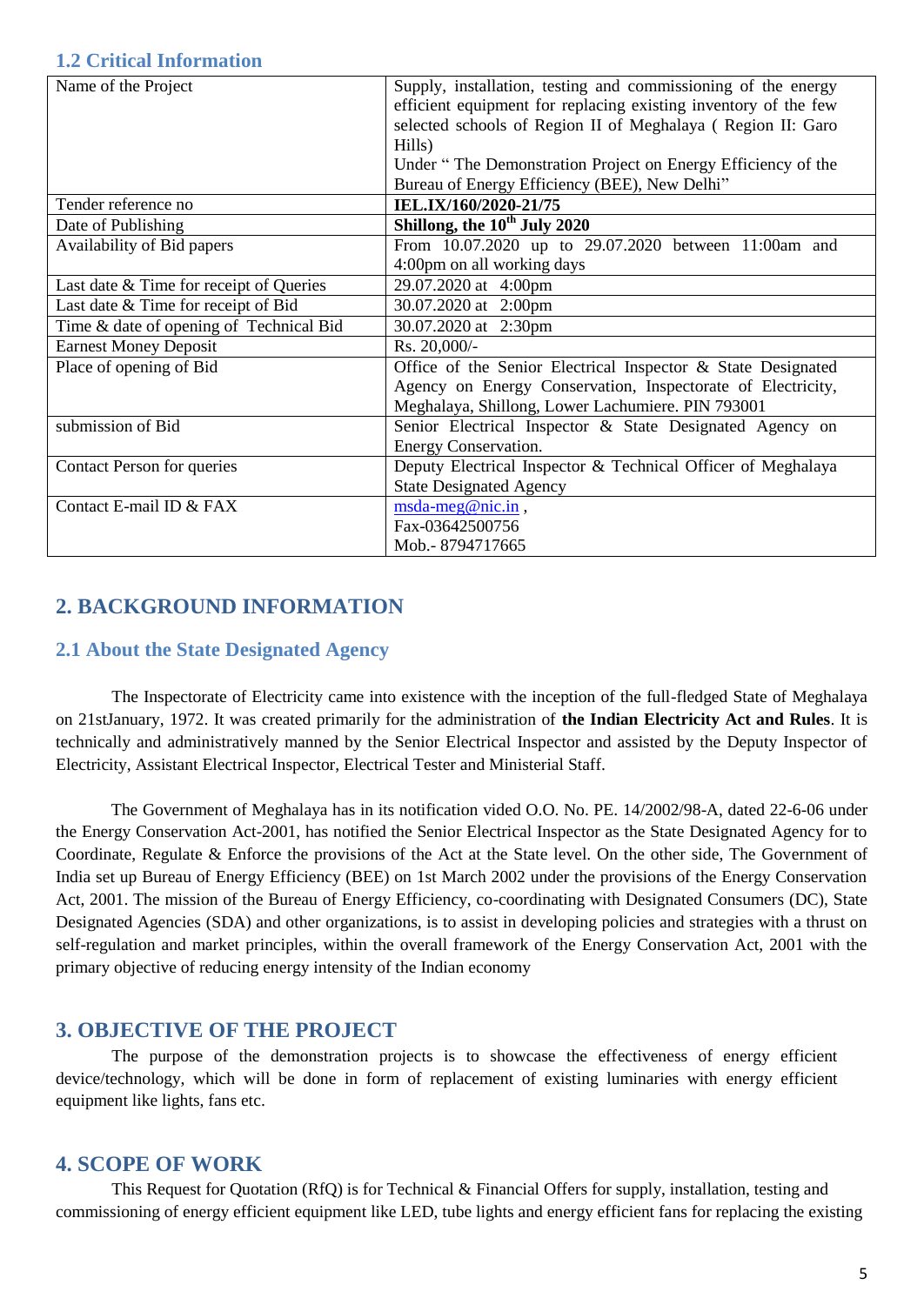inventory at the selected schools of region II of the state of Meghalaya. Region II comprises of schools located at Garo Hills of Meghalaya. The selected bidder needs to get prior approval on the sample energy efficient lights and fans from MSDA before replacement of the old inventory of each school as per the finalized quantities. MSDA will verify and approve the equipment based on its compliance with the technical specification as mentioned in this RFP. On approval of the sample energy efficient equipment from MSDA, the selected bidder needs to carry out the process of supply, installation, testing and commissioning of the energy efficient equipment as per the finalized quantity and quality. If any variation of the installed equipment in the respective schools from the approved sample equipment from MSDA is found during inspection by MSDA officials, the selected bidder will be subjected to face the consequences on the last 25% payment release. After installation of the energy efficient equipment as per this RFQ, a hoarding/display board indicating the name of energy efficient project needs to be installed in each school indicating project name, cost, projected energy saving etc. The bidder needs to seek prior approval from MSDA on the hoarding design and quality before installation. At the end, the selected bidder needs to submit a report indicating the pre and post-installation energy scenario of each school. The report should comprise of different chapters for each schools with actual pictures of pre and post installation of equipment, school premises, installed hoarding/ display board, pre and post installation energy scenario, expected energy savings, recommendations etc. The final chapter of the report should consist of the overall project details like overall energy scenario, project cost, expected energy saving and CO2 (carbon dioxide) emission reduction that would be achieved through this demonstrating project. The format for the report would be finalized with consultation and approval from MSDA. Project completion will be considered and completion certificate to the bidder will be issued only after acceptance of the submitted final report by MSDA.

| <b>Sl. No.</b>                   | <b>Types of Equipment</b>                         | Quantity $*$ (nos.) |  |
|----------------------------------|---------------------------------------------------|---------------------|--|
|                                  | <b>LED BULBS</b>                                  |                     |  |
| 01.                              | 9 or 10 Watts or approximate                      | 103                 |  |
| 02.                              | 14 or 15 Watts or approximate                     | 245                 |  |
| 03.                              | 18 or 20 Watts or approximate                     | 674                 |  |
|                                  | <b>LED TUBE LIGHTS</b>                            |                     |  |
| 01.                              | 21 or 22 Watts or approximate                     | 550                 |  |
| 02.                              | 30 Watts or approximate                           | $\theta$            |  |
| <b>BEE ENERGY EFFICIENT FANS</b> |                                                   |                     |  |
| 01.                              | 5 Star Rated Energy Efficient Fans BEE            | 96                  |  |
|                                  | Sweeps 1200mm or above & Service Value $>= 6.0$ ; |                     |  |

### <span id="page-5-0"></span>**4.1. Types and Quantity of Energy Efficient Equipment to be supplied**

**\* The actual quantity may vary during course of projects but payment will be done as per pro-rata basis which is subjected to verify and approve by this office.** 

The locations where these energy efficient appliances needs to be installed are given below

| Sl. No.         | <b>Name of the School</b>     | Location                             |
|-----------------|-------------------------------|--------------------------------------|
|                 | Govt. Girls H.S.S.            | Tura, West Garo Hills                |
| $\overline{2}$  | Govt. Boys H.S.S.             | Tura, West Garo Hills                |
| 3               | Ampati Govt. H.S.S            | South West Garo Hills                |
| 4               | Dalu Govt. H.S.S.             | West Garo Hills                      |
| 5               | United Kharkutta Govt. H.S.S. | North Garo Hills                     |
| 6               | Rongrengirri Govt. H.S.S.     | Williamnagar, Garo Hills             |
| $7\phantom{.0}$ | Govt. H.S.S.                  | Resubelpara, Garo Hills              |
| 8               | Montford Centre for Education | Danakgre, Araimile, Tura, Garo Hills |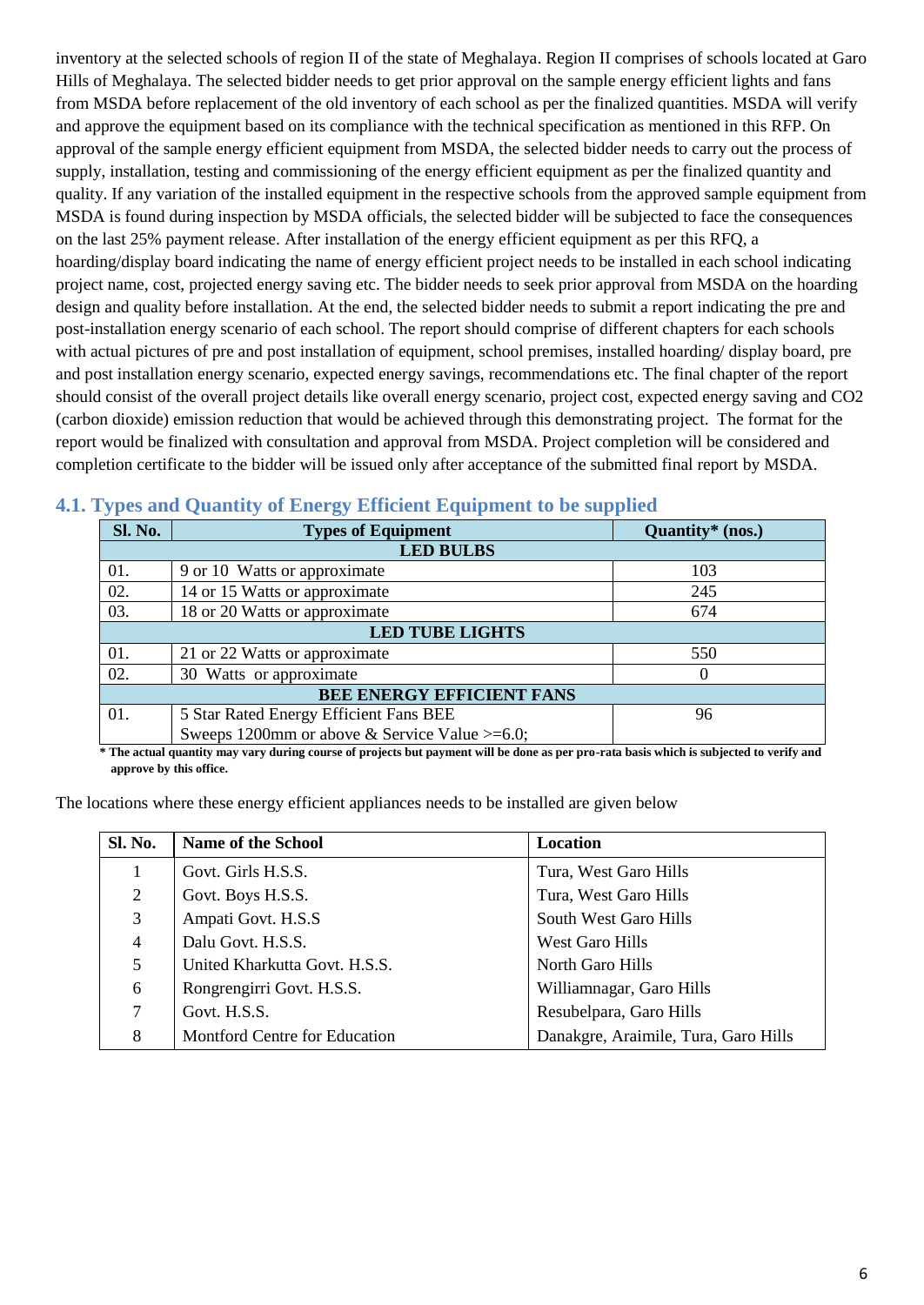## <span id="page-6-0"></span>**5. BID DETAILS**

## <span id="page-6-1"></span>**5.1 Technical Bid Details:**

#### <span id="page-6-2"></span>**5.1.1 TECHNICAL REQUIREMENT OF 9WATT/10WATT/APPROX. LED BULBS**

| Sl. No. | Description                    | Minimum technical parameters   |
|---------|--------------------------------|--------------------------------|
| 01      | <b>Light Source</b>            | <b>SMD LED Chip</b>            |
| 02      | Lamp Wattage                   | 9 or 10 W or approx.           |
| 03      | <b>CCT</b>                     | Cool white (5700K to 6500K)    |
| 04      | Led Chip Wattage               | $< 1$ W                        |
| 05      | <b>Base Cap</b>                | B22d (Bayonet Cap)             |
| 06      | Luminous Flux Efficacy         | $>= 90 \text{ lm/W}$           |
| 07      | <b>Power Factor</b>            | Min. 0.9                       |
| 08      | Lamp Life Hrs                  | Min. 50,000 Hrs.               |
| 09      | <b>Operating Voltage Range</b> | $100 V - 300 V$                |
| 10      | Beam Angle                     | Min: 120 degree                |
| 11      | CRI (Color Rendering Index)    | <b>Min. 80</b>                 |
| 12      | Junction Temp.                 | Max. 85° C                     |
| 13      | Harmonics                      | Less than 15%                  |
| 14      | <b>Lumen Maintenance</b>       | Min. 70% up to $50,000$ hours  |
| 15      | Working Temp.                  | $-10^{\circ}$ C to 40 ° C      |
| 16      | <b>Surge Voltage</b>           | Min. 1.5 kV                    |
| 17      | Preference                     | Min BEE 3 star rating LED Bulb |

### <span id="page-6-3"></span>**5.1.2 TECHNICAL REQUIREMENT OF 14 WATT/15 WATT/APPROX. LED BULBS**

| Sl. No. | Description                    | Minimum technical parameters      |
|---------|--------------------------------|-----------------------------------|
| 01      | <b>Light Source</b>            | SMD LED Chip                      |
| 02      | Lamp Wattage                   | 14 or 15 W or approx.             |
| 03      | <b>CCT</b>                     | Cool white $(5700K)$ to $6500K$ ) |
| 04      | Led Chip Wattage               | $< 1$ W                           |
| 05      | Base Cap                       | B22d (Bayonet Cap)                |
| 06      | Luminous Flux Efficacy         | $>= 95 \text{ lm/W}$              |
| 07      | <b>Power Factor</b>            | Min. 0.9                          |
| 08      | Lamp Life Hrs                  | Min. 50,000 Hrs.                  |
| 09      | <b>Operating Voltage Range</b> | $100 V - 300 V$                   |
| 10      | Beam Angle                     | Min: 120 degree                   |
| 11      | CRI (Color Rendering Index)    | <b>Min. 80</b>                    |
| 12      | Junction Temp.                 | Max. 85° C                        |
| 13      | Harmonics                      | Less than 15%                     |
| 14      | Lumen Maintenance              | Min. 70% up to 50,000 hours       |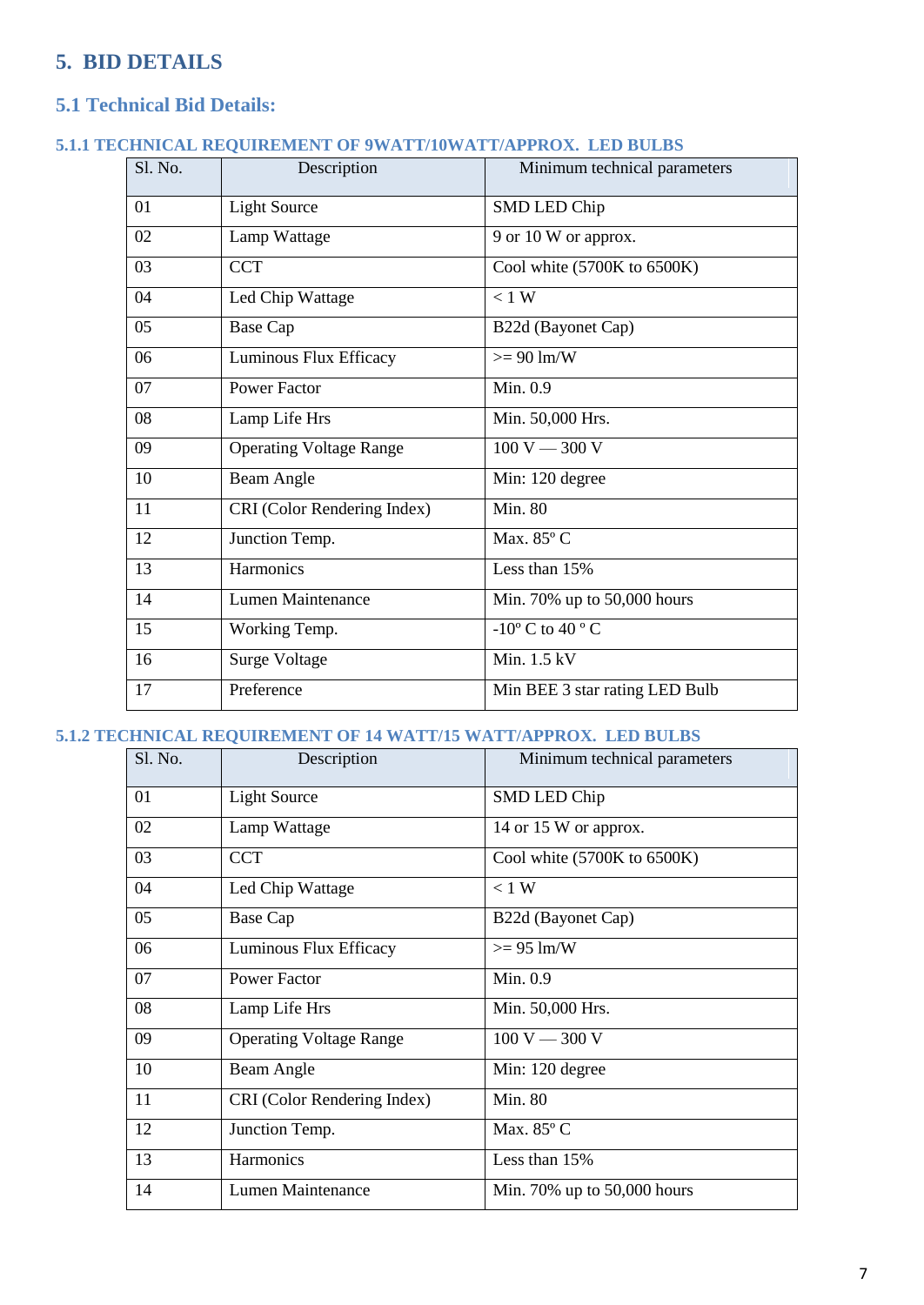| Working Temp. | $-10^{\circ}$ C to 40 $^{\circ}$ C |
|---------------|------------------------------------|
| Surge Voltage | Min. $1.5 \text{ kV}$              |
| Preference    | Min BEE 3 star rating LED Bulb     |

### <span id="page-7-0"></span>**5.1.3 TECHNICAL REQUIREMENT OF 20 WATT/21 WATT/APPROX. LED BULBS**

| Sl. No. | Description                    | Minimum technical parameters                  |
|---------|--------------------------------|-----------------------------------------------|
| 01      | <b>Light Source</b>            | <b>SMD LED Chip</b>                           |
| 02      | Lamp Wattage                   | 20 or 21 W or approx.                         |
| 03      | <b>CCT</b>                     | Cool white (5700K to 6500K)                   |
| 04      | Led Chip Wattage               | $< 1$ W                                       |
| 05      | <b>Base Cap</b>                | B22d (Bayonet Cap)                            |
| 06      | Luminous Flux Efficacy         | $>= 100$ lm/W                                 |
| 07      | <b>Power Factor</b>            | Min. 0.9                                      |
| 08      | Lamp Life Hrs                  | Min. 50,000 Hrs.                              |
| 09      | <b>Operating Voltage Range</b> | $100 V - 300 V$                               |
| 10      | Beam Angle                     | Min: 120 degree                               |
| 11      | CRI (Color Rendering Index)    | <b>Min. 80</b>                                |
| 12      | Junction Temp.                 | Max. 85° C                                    |
| 13      | Harmonics                      | Less than 15%                                 |
| 14      | Lumen Maintenance              | Min. 70% up to 50,000 hours                   |
| 15      | Working Temp.                  | -10 $\rm{^{\circ}}$ C to 40 $\rm{^{\circ}}$ C |
| 16      | <b>Surge Voltage</b>           | Min. $1.5$ kV                                 |
| 17      | Preference                     | Min BEE 3 star rating LED Bulb                |

### <span id="page-7-2"></span><span id="page-7-1"></span>**5.1.4 TECHNICAL REQUIREMENT OF 21WATT/22WATT or APPROX. LED TUBE LIGHTS (WITH BATTERN)**

| S1. | Description                    | Minimum technical parameters      |
|-----|--------------------------------|-----------------------------------|
| No. |                                |                                   |
| 01  | Led Fitting Set Type           | <b>T8, 4 FEET</b>                 |
| 02  | <b>Total Power Consumption</b> | 21/22 WATTS or APPROX.            |
| 03  | <b>CCT</b>                     | Cool White $(5700K)$ to $6500K$ ) |
| 04  | Usage                          | <b>CONTINUOUS</b>                 |
| 05  | Luminous Flux Efficacy         | $>= 90$ lm/W                      |
| 06  | <b>Power Factor</b>            | Min. 0.9                          |
| 07  | Lamp Life Hrs                  | Min. 50,000 Hrs.                  |
| 08  | <b>Operating Voltage Range</b> | $100 V - 240 V$                   |
| 09  | Beam Angle                     | Min: 160 degree                   |
| 10  | CRI (Color Rendering Index)    | Min. 80                           |
| 11  | Harmonics                      | Less than 15%                     |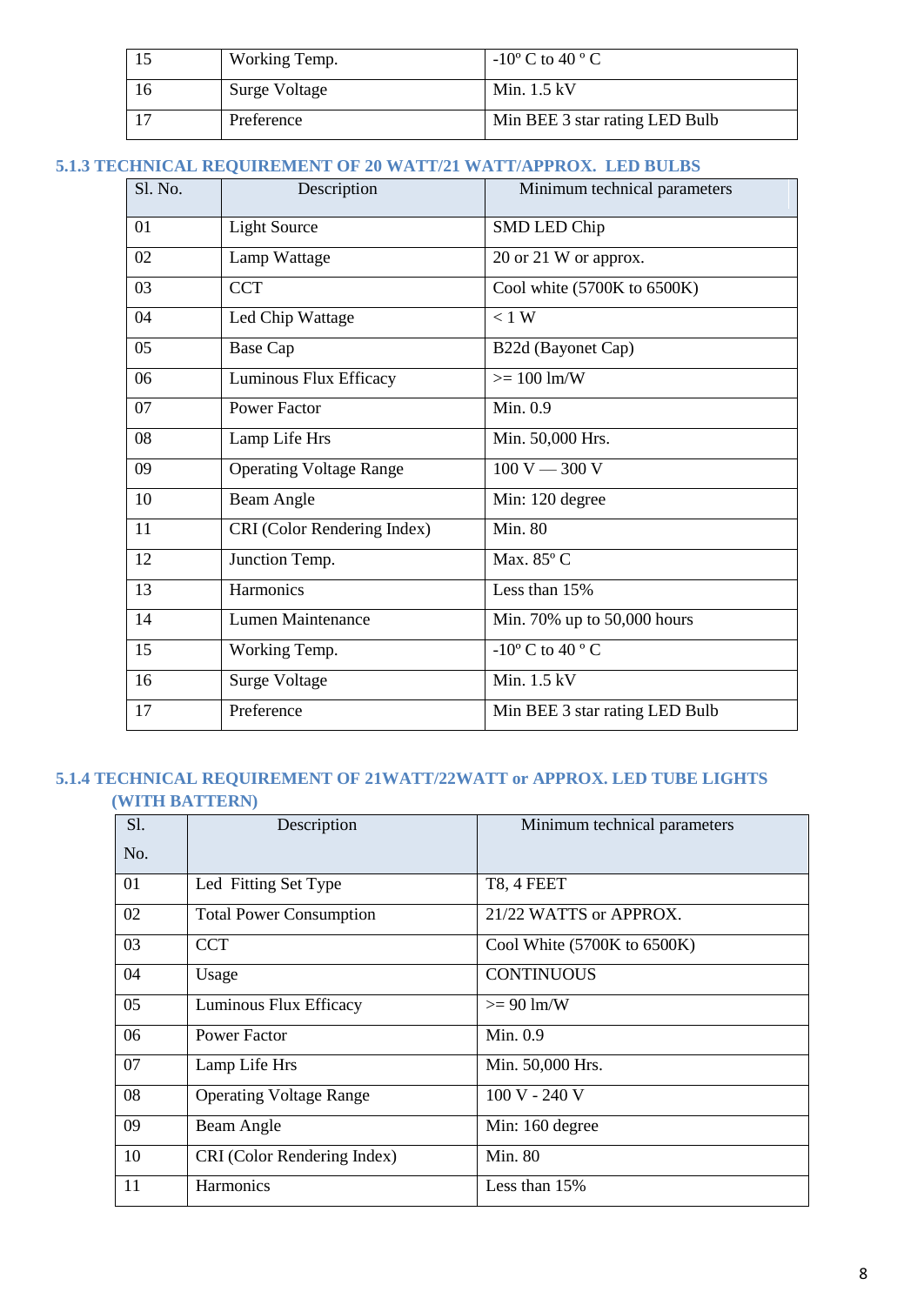| 12 | Lumen Maintenance            | Min. 70% up to $50,000$ hours                      |
|----|------------------------------|----------------------------------------------------|
| 13 | Working Temp.                | -10 to 40 degree Celsius                           |
| 14 | <b>Led Operating Current</b> | < 0.06 A                                           |
| 15 | Surge / Spike Protection     | $>1.5$ KV AS PER IEC 61000-4-5.                    |
| 16 | Line Protection              | Circuit And Over<br>Short<br>Voltage<br>Protection |
| 17 | Driver                       | Inbuilt Constant Current Based Led<br>Driver       |
| 18 | Driver Efficiency            | $>= 80\%$                                          |
| 19 | Preference                   | Min BEE 3 Star Rated LED Tube lights               |

### <span id="page-8-1"></span><span id="page-8-0"></span>**5.1.5 TECHNICAL REQUIREMENT OF 30WATT or APPROX. LED TUBE LIGHTS (WITH BATTERN)**

| S1. | Description                    | Minimum technical parameters               |
|-----|--------------------------------|--------------------------------------------|
| No. |                                |                                            |
| 01  | Led Fitting Set Type           | T8, 4 FEET                                 |
| 02  | <b>Total Power Consumption</b> | 30 WATTS or APPROX.                        |
| 03  | <b>CCT</b>                     | Cool White (5700K to 6500K)                |
| 04  | Usage                          | <b>CONTINUOUS</b>                          |
| 05  | Luminous Flux Efficacy         | $>= 90 \text{ lm/W}$                       |
| 06  | <b>Power Factor</b>            | Min. 0.9                                   |
| 07  | Lamp Life Hrs                  | Min. 50,000 Hrs.                           |
| 08  | Operating Voltage Range        | $100 V - 240 V$                            |
| 09  | <b>Beam Angle</b>              | Min: 160 degree                            |
| 10  | CRI (Color Rendering Index)    | Min. 80                                    |
| 11  | Harmonics                      | Less than 15%                              |
| 12  | Lumen Maintenance              | Min. 70% up to 50,000 hours                |
| 13  | Working Temp.                  | -10 to 40 degree Celsius                   |
| 14  | Led Operating Current          | < 0.06 A                                   |
| 15  | Surge / Spike Protection       | >1.5 KV AS PER IEC 61000-4-5.              |
| 16  | <b>Line Protection</b>         | Circuit<br>Short<br>Voltage<br>And<br>Over |
|     |                                | Protection                                 |
| 17  | Driver                         | Inbuilt Constant Current Based Led         |
|     |                                | Driver                                     |
| 18  | Driver Efficiency              | $>= 80%$                                   |
| 19  | Preference                     | Min BEE 3 Star Rated LED Tube lights       |

### <span id="page-8-2"></span>**5.1.5 TECHNICAL REQUIREMENT OF ENERGY EFFICIENT FANS**

| .וכ<br>No. | Description  | Minimum technical parameters |
|------------|--------------|------------------------------|
|            | Type & Usage | Ceiling Fans & indoor usage  |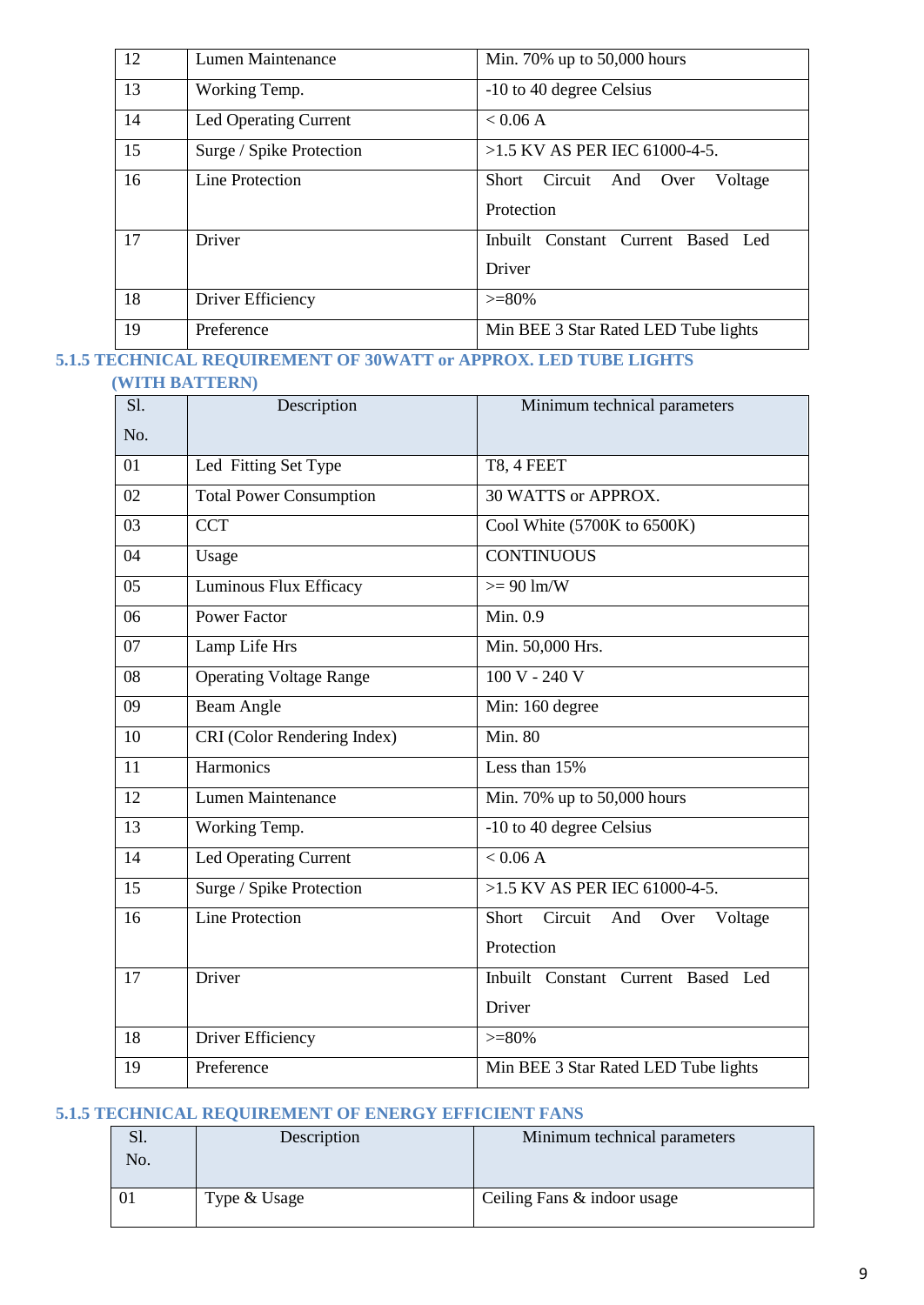| 02 | Wattage                 | $\epsilon$ = 50 watts 15W    |
|----|-------------------------|------------------------------|
| 03 | Voltage range           | 110-280 V                    |
| 04 | Power factor            | 0.90                         |
| 05 | No. of Blades           | $>=$ 3 nos.                  |
| 06 | <b>Blade Sweep size</b> | $>=1200$ mm                  |
| 07 | Air flow                | $230$ cfm                    |
| 08 | Service Value           | $>=4.20$                     |
| 09 | Speed                   | 340-350 RPM                  |
| 10 | Preference              | <b>BEE 5 Star rated Fans</b> |
| 11 | Material                | Die-cast aluminum            |

### <span id="page-9-0"></span>**5.2 Financial Bid Details:**

Financial Bid should be per unit basis and total including all taxes (as applicable), cost of supply, installation, testing, commissioning etc. of energy efficient equipment as per the scope specified in the section 4 of this document.

### <span id="page-9-1"></span>**6. GENERAL REQUIREMENTS FOR LED AND LED BASED EQUIPMENT**

Following are the BIS criterion for LED and LED based equipment.

- 1. IS: 513 Cold-rolled low carbon steel sheets and strips
- 2. IS 12063- Classification of degree of protections provided by enclosures
- 3. IS 6873(Part 5) Limits and methods of measurement of radio disturbance characteristic of electrical lighting and similar equipment.
- 4. IS 6873 (Part 5) Equipment for General lighting purposes EMC immunity requirement.
- 5. IS 13021 (Part 2)- Performance, AC supplied electronics ballast for tubular fluorescent lamps performance requirement
- 6. IS 10322 (Part 5/sec 1)- Fixed general purpose luminaries
- 7. IS 10322 (Part 1) Luminaries General requirement and tests.
- 8. IS 14700 (Part 3/sec2) -Electro Magnetic compatibility (EMC) -Limits for Harmonic current emission THD  $<15\%$ .
- 9. LED of NICHIA/ OSRAM/ SEOUL/ PHILIPS LUMILEDS/ LEDNUIM or other reputed manufactured shall be used in the Luminaries. .
- 10. 10.The luminaries casing/ housing shall be of stainless sheet steel SS304 grade or aluminum having high conductivity preferably to grade 5000 or similar to high conductivity heat sink material
- 11. The electronic components used shall be as follows:
	- a) IC (Integrated circuit) shall be of industrial grade or above
	- b) Metallic film/ paper/ polyester capacitor shall be rated for a sustained operating temperature of  $105^{\circ}$ C.
	- c) The resistors should be preferably made of metal film of adequate rating. The actual rating versus loading shall be by a factor of 3
	- d) The junction temperature of the switching devices such as transistors an MOSFETs etc. shall not exceed  $125^{\circ}$ C (allowing thermal margin of  $25^{\circ}$ C)
	- e) The protective cum adhesive coating used on PCBs should be cleared and transparent and should not affect color code of electronic components or the product code of the company.
	- f) The construction of PCBs and the assembly for components for PCBs should be as per IS standards.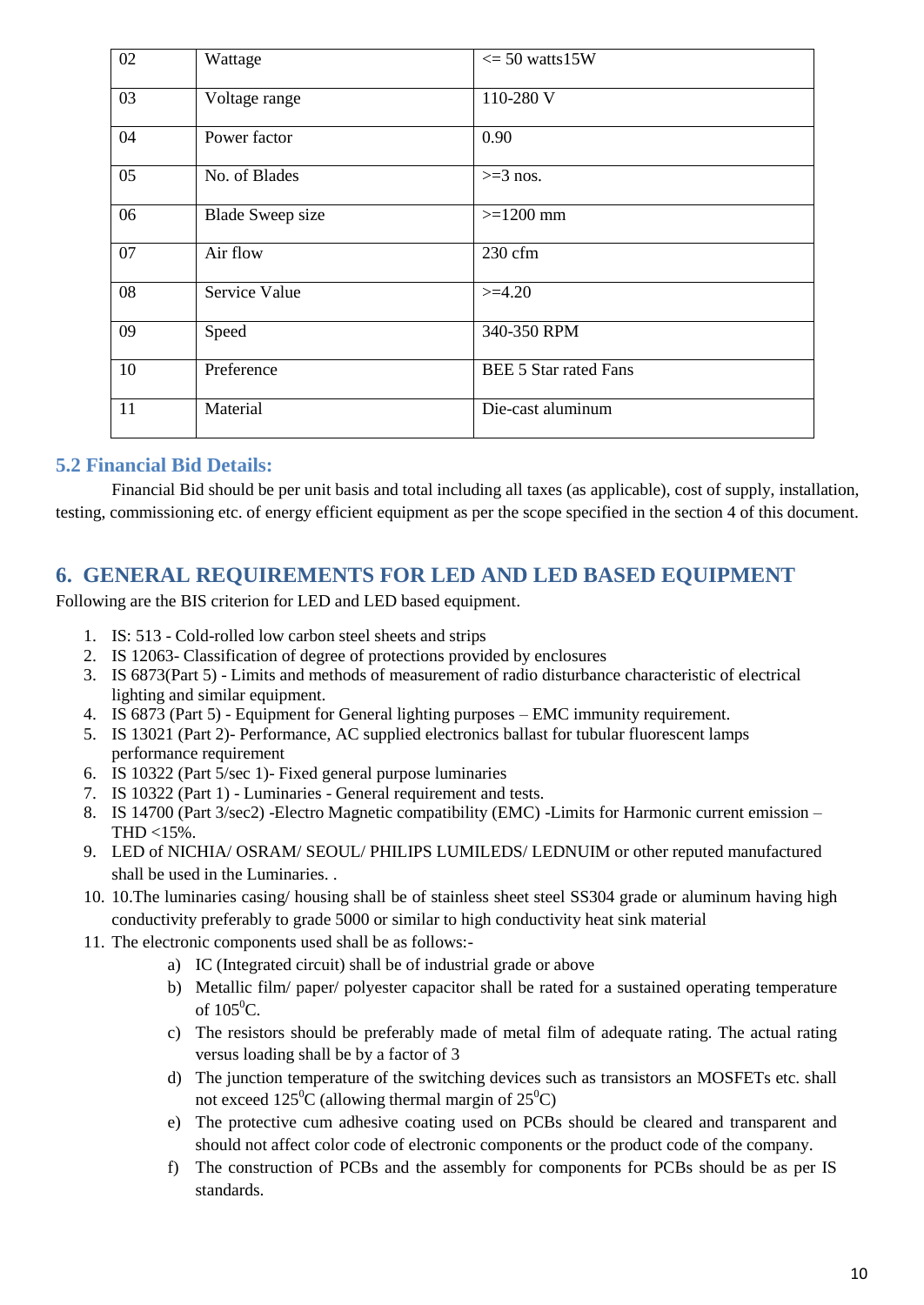- g) The electronics covered for this equipment shall pass all the tests called for in the above specification. The tenderer shall indicate the deviation or compliance otherwise the offer shall not be considered for evaluation.
- h) The infrastructure for Quality Assurance facilities as called for in the above specification must be available at the manufacturing facility. In house testing facility for Quality Assurance should be present. The compliance shall be indicated clearly in the tender itself.
- 12. The connecting wires used inside the luminaries, shall be low smoke halogen free, fire retardant ebeam cable and fuse protection shall be provided in input side.
- 13. Care shall be taken in the design that there is no water stagnation anywhere. The entire housing shall be dust and water proof having IP65 protection as per 60529.
- 14. The LED Module(s), Driver gear, etc. shall be designed in such a way so that temperature of heat sink shall not exceed  $150^{\circ}$ C above the ambient temperature.
- 15. All the material used in the luminaries shall be halogen free and fire retardant confirming to UL94.
- 16. The manufacturer/ supplier should also offer Annual Maintenance Contract (AMC) package(s) for the luminaries for post Warranty period.

All the supplied luminaries shall carry permanent marking as "**NOT FOR SALE- BEE'S LED LIGHTING DEMO PROJECT."**

### <span id="page-10-0"></span>**7. INSTRUCTION TO BIDDING FIRMS**

### <span id="page-10-1"></span>**7.1 Procedure for Submission of Bid**

The Bidders should submit one hard copy of bid and one soft copy in a sealed cover. The bids will be in two envelopes marked **'A'** and '**B'.** Envelope '**A'** should contain only technical qualifications as specified and Envelope '**B'** should have the price bid. Format for price bid is being prescribed and it is expected to be per unit of item to be supplied covering the overall work. Any other form of price bid may become liable for rejection of bid.

The copy of bid should be a complete document and should be bound as a volume. The document should be page numbered an appropriately flagged and contain the list of contents with page numbers. Different copies must be bound separately. The deficiency in documentation may result in the rejection of the bid.

The soft copy of the bid should be submitted, in the form of a non-re-writeable CD (Compact Disc). The CD media must be duly signed by the bidder using a "Permanent Pen/Maker" and should bear the name of the bidder. The sealed cover should be super scribed with the wordings **" Supply, installation, testing and commissioning of the energy efficient equipment for replacing existing inventory of the few selected schools of Region II: Garo Hills of Meghalaya"** under "The Demonstration Project on Energy Efficiency of the Bureau of Energy Efficiency (BEE), New Delhi".

Bidder must ensure that the information furnished by him/her in respective CDs is identical to that submitted by him/her in the original paper document. In case of any discrepancy observed in the contents of the CDs and original paper documents, the information furnished on original paper document will prevail over the soft copy.

### <span id="page-10-2"></span>**7.2 Cost of Bid documents**

The Bidder shall bear all costs associated with the preparation and submission of bids, including cost of presentation for the purposes of clarification of the bid, if so desired by SDA Meghalaya. SDA Meghalaya will in no case be responsible or liable for those costs, regardless of the conduct or outcome of the tendering process.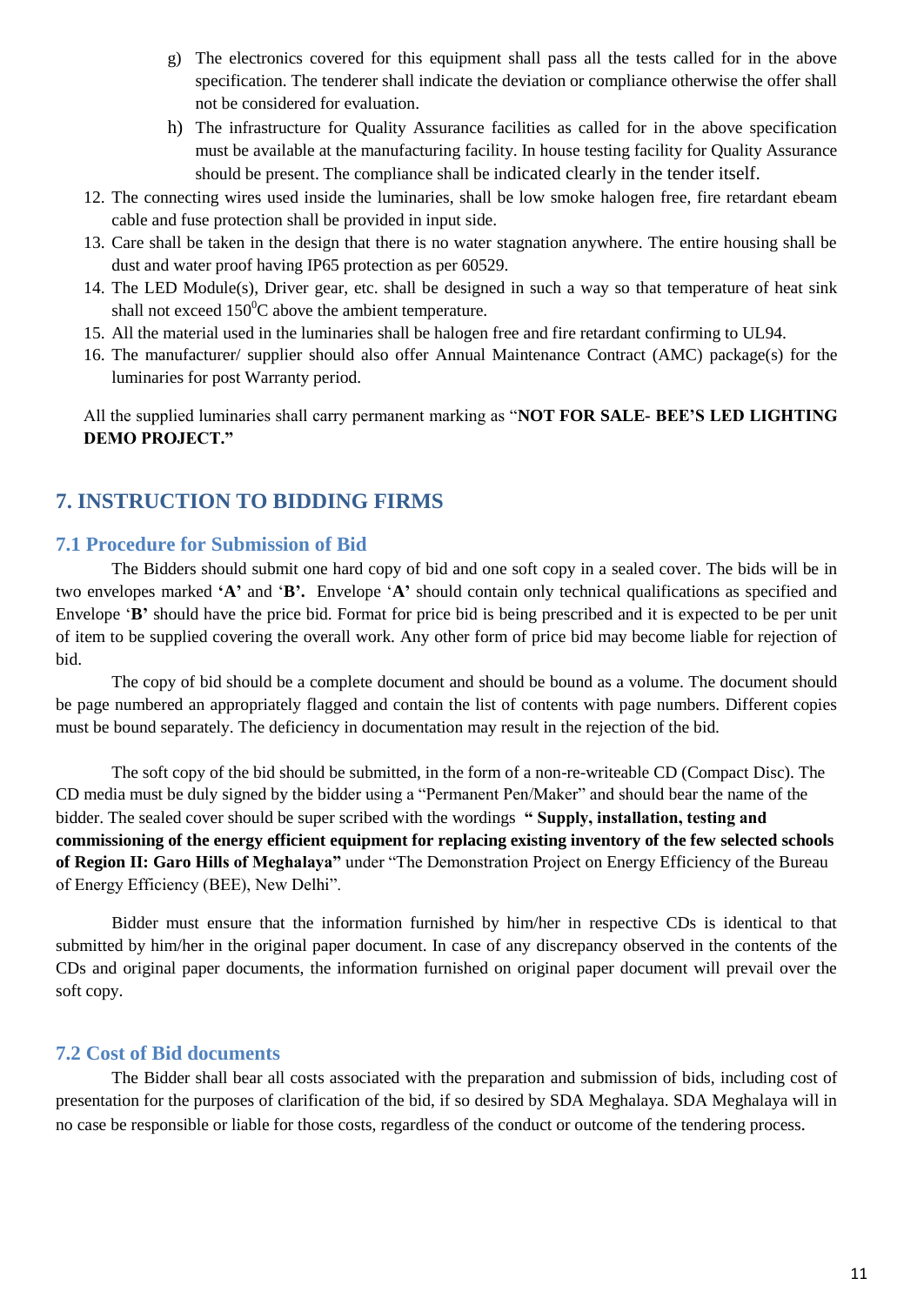#### <span id="page-11-0"></span>**7.3 Contents of the Bid documents**

The Bidder is expected to examine all instructions, forms, terms & conditions and statement of work in the bid documents. Failure to furnish all information required or submission of bid document not substantially responsive to the RFQ in every respect will be at the bidder's risk and may result in the rejection of the bid.

#### <span id="page-11-1"></span>**7.4 Language of Bids**

The bids prepared by the bidder and all correspondence and documents relating to the bids exchanged by the bidder, shall be written in **English language**, provided that any printed literature furnished by the bidder may be written in another language so long the same is accompanied by an English translation in which case, for purposes of interpretation of the bid, the English translation shall govern.

#### <span id="page-11-2"></span>**7.5 Confidentiality**

SDA Meghalaya requires that recipients of this document to maintain its contents in the same confidence as their own confidential information and refrain from any public disclosure whatsoever.

#### <span id="page-11-3"></span>**7.6 Disclaimer**

SDA Meghalaya and/or its officers, employees disclaim all liability from any loss or damage, whether foreseeable or not, suffered by any person acting on or refraining from acting because of any information including statements, information, forecasts, estimates or projections contained in this document or conduct ancillary to it whether or not the loss or damage arises in connection with any omission, negligence, default, lack of care or misrepresentation on the part of SDA Meghalaya and/or any of its officers, employees.

#### <span id="page-11-4"></span>**7.7 Authorized Signatory (Bidder)**

The "Bidder" as used in the RFQ shall mean the one who has signed the bid document forms. The bidder should be the duly Authorized Representative of the Company/firm. Company/firm may form consortium with other firm (not more than one firm) in the form of joint venture/partnership/subcontractor etc but it should be clearly indicated whether the RFQ is submitted as Joint Venture or otherwise and a copy of MOU in this regard, indicating the details must be submitted. All certificates and documents (including any clarifications sought and any subsequent correspondences) received thereby, shall, as far as possible, be furnished and signed by the Authorized Representative. The power of authorization (On company letter head/ stamp paper), or any other document consisting of adequate proof of the ability of the signatory to bind the Bidder shall be annexed to the bid in case of a tenderer not being a Government body/undertaking/PSU. SDA Meghalaya may reject outright any proposal not supported by adequate proof of the signatory's authority.

#### <span id="page-11-5"></span>**7.8 Contact details of the Bidder**

Bidder, who wants to receive SDA Meghalaya's response to queries, should give their contact details to SDA. The Bidder should send their contact details in writing the SDA Meghalaya's contact address indicated in Para 1.2 of this document.

#### <span id="page-11-6"></span>**7.9 Queries on the Bid Document**

Bidder requiring any clarification on this Document may send a query in writing at the SDA Meghalaya's contact address indicated in Para 1.2 of this document. SDA Meghalaya's response (including an explanation of the query) to all the queries, received not later than the dates prescribed by the SDA Meghalaya in Para 1.2 of this document, will be made available and sent to the Bidders who have given their contact details. SDA Meghalaya may also hold a conference to give clarifications and invitation of the same will be sent to the Bidders who have given their contact details.

#### <span id="page-11-7"></span>**7.10 Amendment of Bid document**

At any time prior to the last date for receipt of bids, SDA Meghalaya, may, for any reason, whether at its own initiative or in response to a clarification requested by prospective Bidder(s) modify the Bid Document by an amendment. In order to provide prospective Bidders reasonable time in which to take the amendment into account in preparing their bids, SDA Meghalaya may, at its discretion, extend the last date for the receipt of Bids and/or make other changes in the requirements set out in the Invitation for Bid.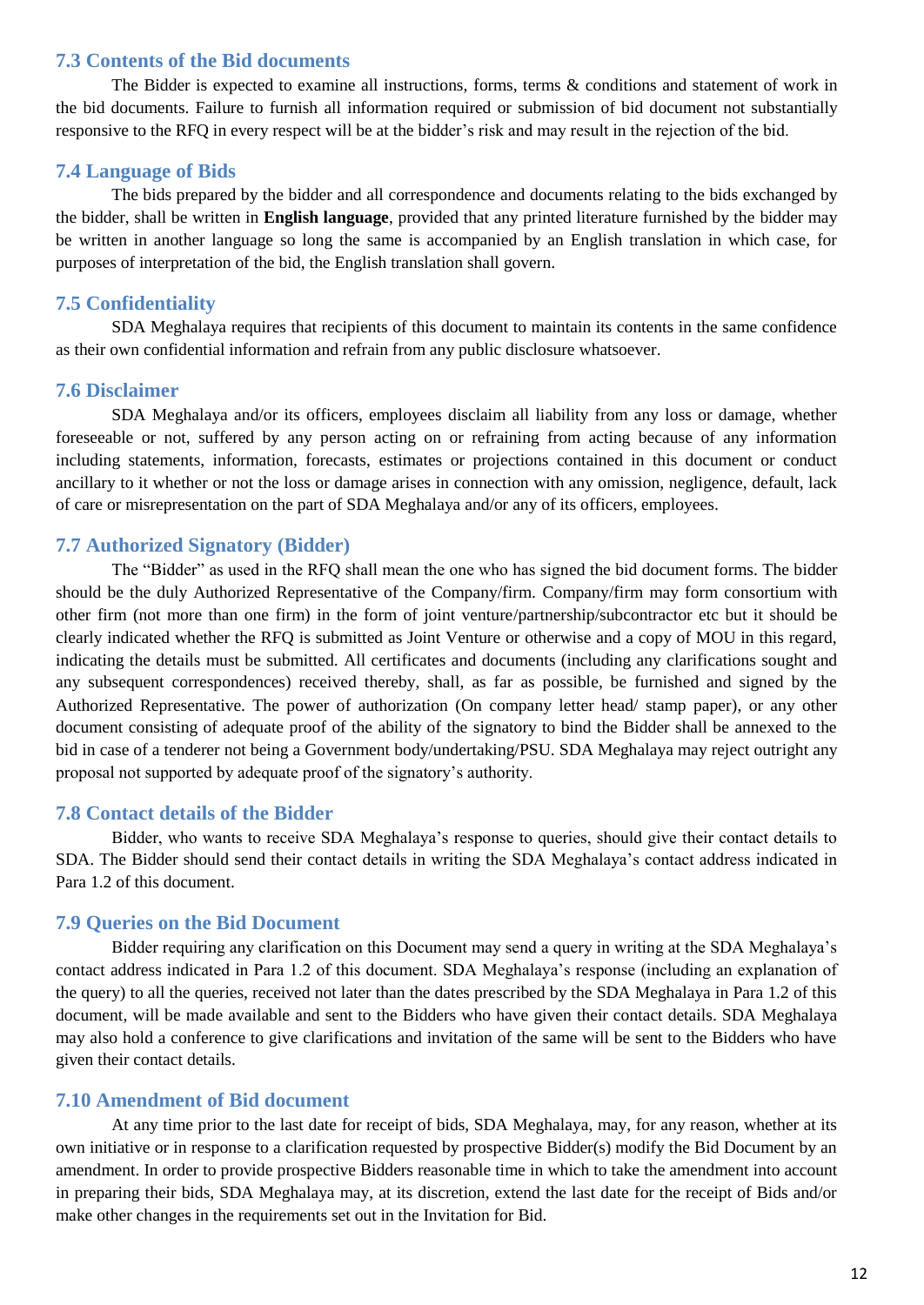### <span id="page-12-0"></span>**7.11 Bid Processing Fees**

All bids must be accompanied by a bid processing fee of **Rs. 500**/- (Rupees Five Hundred Only) and cost of Bid document amounting **Rs. 500**/- (Rupees Five Hundred Only) *(in case of the Bid document downloaded from SDA's website, bid document fee is not required)* in the form of crossed Demand Draft(s) drawn in favor of the SENIOR ELECTRICAL INSPECTOR AND STATE DESIGNATED AGENCY ON ENERGY CONSERVATION, GOVERNMENT OF MEGHALAYA and payable at par in SHILLONG.

### <span id="page-12-1"></span>**7.12 Earnest Money Deposit (EMD)**

- i. The Earnest Money amounting to Rs. 20,000/- (Rupees Twenty thousand only) shall be paid by each bidders, in the form of crossed Demand Draft drawn in favor of the SENIOR ELECTRICAL INSPECTOR AND STATE DESIGNATED AGENCY ON ENERGY CONSERVATION, GOVERNMENT OF MEGHALAYA and payable at par in SHILLONG, to be enclosed along with the sealed tender;
- ii. Any category of bidders specifically exempted by the Government from the payment of Earnest Money Deposit are not required to make such a deposit provided they enclose copies of documents proving exemption;
- iii. The Earnest Money Deposit will be refunded to the successful bidder only after satisfactory completion of the ordered works and on proper fulfillment of contract;
- iv. In case of unsuccessful bidder, the Earnest Money Deposit will be refunded to them within three months of finalizing the tender;
- v. The Earnest Money Deposit will not carry any interest.
- vi. Tenders received without the Earnest Money Deposit other than specified in Sub-clause (ii) above will be summarily rejected.

### <span id="page-12-2"></span>**8. PRE-QUALIFICATION CRITERIA**

Bidder should have electrical contractor's license registered in the state of Meghalaya and should have at least one electrical supervisor who will be authorized to supervise the aforesaid work. Further, the bidder should employ minimum four persons holding electrical workman permit of the state of Meghalaya to carry out the aforesaid work.

## <span id="page-12-3"></span>**9. TIMELINE AND DELEVERABLES**

### <span id="page-12-4"></span>**9.1 Broad Timeline**

The broad timeline for the demo Project is as under:

| Issue<br>of<br>order    | Commencement of Supply                                    | Expected completion date                                  |
|-------------------------|-----------------------------------------------------------|-----------------------------------------------------------|
| By<br>the<br><b>SDA</b> | Within 10 days of receipt of order<br>from SDA Meghalaya. | Within 60 days from the date of<br>commencement of works. |

### <span id="page-12-5"></span>**9.2 Payment Schedule & Penalty/Damages for Delay in Delivery**

- a) 75% of the payment shall be released against receipt of material on pro-data basis.
- b) 10% of the payment shall be released on installation of material at site on pro-rata basis and hoarding/display board.
- c) 10% of the payment shall be released after complete testing & commissioning and handing over the installation to the department. Also, the final report as mentioned in the scope of this RfQ need to be submitted before release of this 10% payment.
- d) Remaining 5% shall be released upon receipt of performance guarantee valid up to warranty period.
- e) Applicable taxes as deductable at source will be deducted from the bill amount.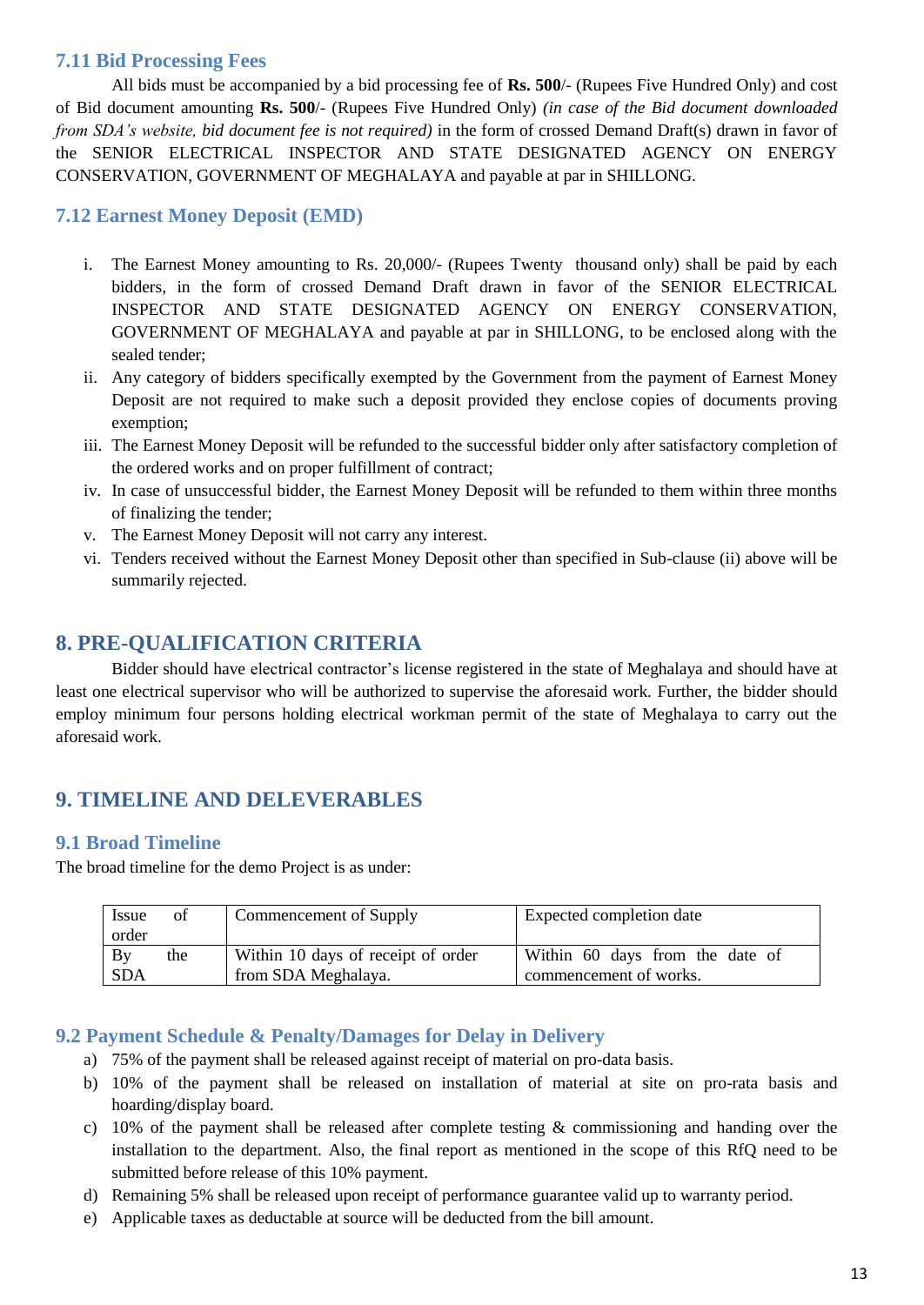f) If the firm fails to deliver the ordered material/equipment within the stipulated period of delivery, SDA Meghalaya may cancel the relevant supply order and in the event of SDA Meghalaya allowing the firm to carry on with the supply works upon such delay, penalty fee at the rate of 1% of the cost of incomplete delivery per week shall be deducted from the payment already due to the firm or the Earnest Money Deposit, as the case may be, subject to the condition that such penalty shall not exceed the total cost of undelivered portion of supply.

No living accommodation for the staff of manufacturer/agency shall be provided by the SDA Meghalaya. Carriage of material to SDA Meghalaya's office shall be the responsibility of the firm at their own cost.

#### <span id="page-13-0"></span>**9.3 Documents Comprising the Bid**

The proposal prepared by the Bidder shall comprise the following components:

- i. Bid Form 1 : Bid Letter Proforma (refer Para 10.1)
- ii. Bid Form 2 : Comments and Suggestions (refer Para10.2)
- iii. Bid Form 3 : Format for confirmation of pre-qualification criteria (refer Para 10.3)
- iv. Bid Form 4 : Technical Bid (refer Para 10.4)
- v. Bid Form 5: Financial Bid (refer Para 10.5)
- vi. Bid processing fee of Rs. 5000/- (Rupees Five Hundred only).
- vii. Earnest Money Deposit of Rs. 20,000/-(Rupees Twenty thousand only) (refer Para 10.12)
- viii.In case of a bidder not being a Government body/undertaking/PSU, registered Power of Attorney executed by the Bidder in favour of the Principal Officer or the duly Authorized Representative, certifying him/her as an authorized signatory for the purpose of this Bid.
- ix. Memorandum of Understanding (MoU)/Agreement (On company letter head/ stamp paper) clearly indicting their relationship. (In case of subcontractors/JV/partnership etc) (On company letter head/ stamp paper)

SDA shall not be responsible for non-receipt/non-delivery of the Bid due to any reason whatsoever. Bidders are advised to study the Bid document carefully. Submission of Bid shall be deemed to have been done after careful study and examination of the Bid document with full understanding of its implications.

#### <span id="page-13-1"></span>**9.4 Liquidated Damages**

Should the supplier firm fail to complete the supply work within the period prescribed for, SDA Meghalaya shall be entitled to recover 50% of the Earnest Money Deposit on expiry of the first week of delay and the rest 50% of the Earnest Money Deposit on expiry of the second week of delay. **Quantum of liquidated damages as assessed for realization by SDA Meghalaya shall be final and not challengeable by the supplier firm.**

#### <span id="page-13-2"></span>**9.5 Test certificates and instruction book etc.**

The supplier firm shall furnish to SDA Meghalaya the following documents along with the consignment- printed pamphlets /catalogues: 2 Copies for each item. The supplier firm shall furnish the relevant Test Certificates complying ordered specifications along with consignment of material.

#### <span id="page-13-3"></span>**9.6 Guarantee/Warranty/Maintenance/Service**

All supplied items shall be **guaranteed for a period of 5 years** from the date of handing over the ordered items to SDA Meghalaya against unsatisfactory performance and/or break down due to defective design, workmanship of material. The items or components, or any part thereof, so found defective during guarantee period shall be forthwith repaired or replaced free of cost, to the satisfaction of SDA Meghalaya. The manufacturer/supplier should also offer Annual Maintenance Contract (AMC) package(s) for the luminaries for post Warranty period.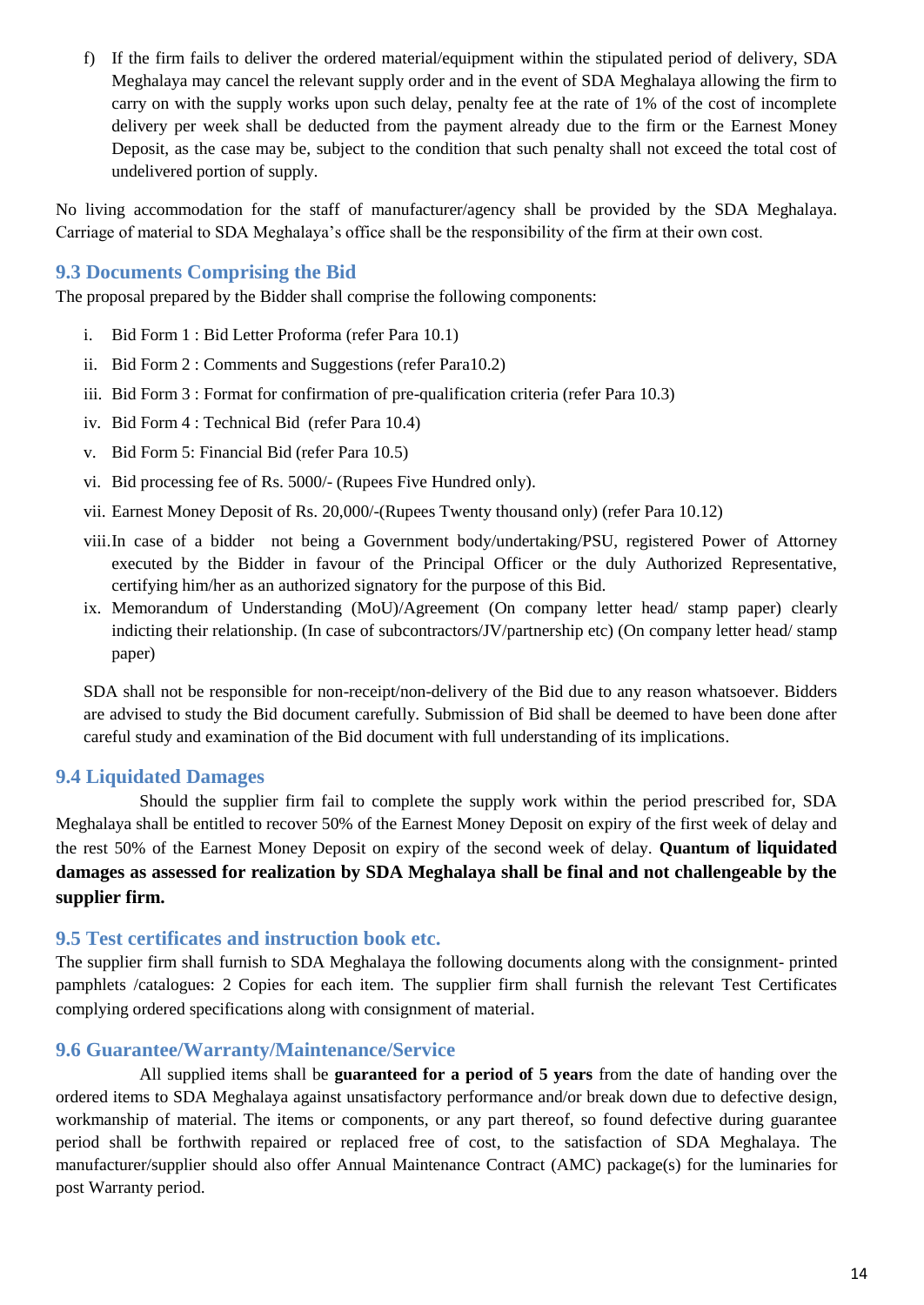#### <span id="page-14-0"></span>**9.7 Jurisdiction**

All legal proceedings in connection with this contract shall be subject to the territorial jurisdiction of local civil courts at the Shillong only.

#### <span id="page-14-1"></span>**9.8 Preliminary Scrutiny**

Preliminary scrutiny of the proposal will be made to determine whether they are complete, whether required process fee has been furnished, whether the documents have been properly signed, and whether the bids are generally in order. Proposals not conforming to such preliminary requirements will be prima facie rejected.

### <span id="page-14-2"></span>**9.9 Technical evaluation**

The Technical Evaluation of Pre-qualified Bidders shall be carried out to achieve the objective of assignment as detailed in the Terms of Reference the bidders will outline their methodology in their proposals giving a brief description of methods that they intend to adopt to achieve this objective. The evaluation of the proposals shall be carried out in two stages: Firstly the quality, and then the cost. The financial proposals shall be opened only after the technical proposals have been evaluated and concluded. "Financial Bid" of only technically qualified bidders shall be opened.

#### <span id="page-14-3"></span>**9.10 Evaluation of Proposals**

The proposals will be evaluated on the basis of the prescribed specifications. However, SDA Meghalaya in its sole/absolute discretion can apply whatever criteria deemed appropriate in determining the responsiveness of the Bid submitted by the bidders.

The technical bid of all the participating firms will be opened on 30.07.2020 at 2:30pm in order to cross check if all the required documents like technical bid, financial bid, bid processing fee, earnest money deposit etc are submitted as per the RfQ in presence of the participating bidders.

Thereafter, MSDA officials would carry out the technical evaluation of the submitted bids and verify whether all the participating firms technically qualify the requirement as per the RfQ. On finalization of the technically qualified bidders, MSDA would fix a date for opening of the price bid and invitation will be sent to all the technically qualified bidders along with the tender opening committee. A Minimum of three technical qualified bidders needs to shortlisted in order to call for the meeting of financial bid opening and open the price bids. **Price bid will be opened only for the technically qualified bidders and the contract will be awarded to the lowest price bidder.**

#### <span id="page-14-4"></span>**9.11 Force Majeure**

If, at any time, during the continuance of this contract, the performance in whole or in part by either party of any obligation under this contract is prevented or delayed by reasons of any war or hostility, acts of the public enemy, civil commotion, sabotage, fires, floods, explosions, epidemics, quarantine restrictions, strikes, lockouts or act of God (hereinafter referred to as events) provided notice of happenings of any such eventuality is given by either party to the other within 5 days from the date of occurrence thereof, neither party shall by reason of such event be entitled to terminate this contract nor shall either party have any claim for damages against other in respect of such non-performance or delay in performance, and deliveries under the contract shall be resumed as soon as practicable after such an event come to an end or cease to exist, and the decision of SDA Meghalaya as to whether the deliveries have been so resumed or not shall be final and conclusive. Further that if the performance in whole or part of any obligation under this contract is prevented or delayed by reasons of any such event for a period exceeding 30 days, either party may, at its option, terminate the contract**.**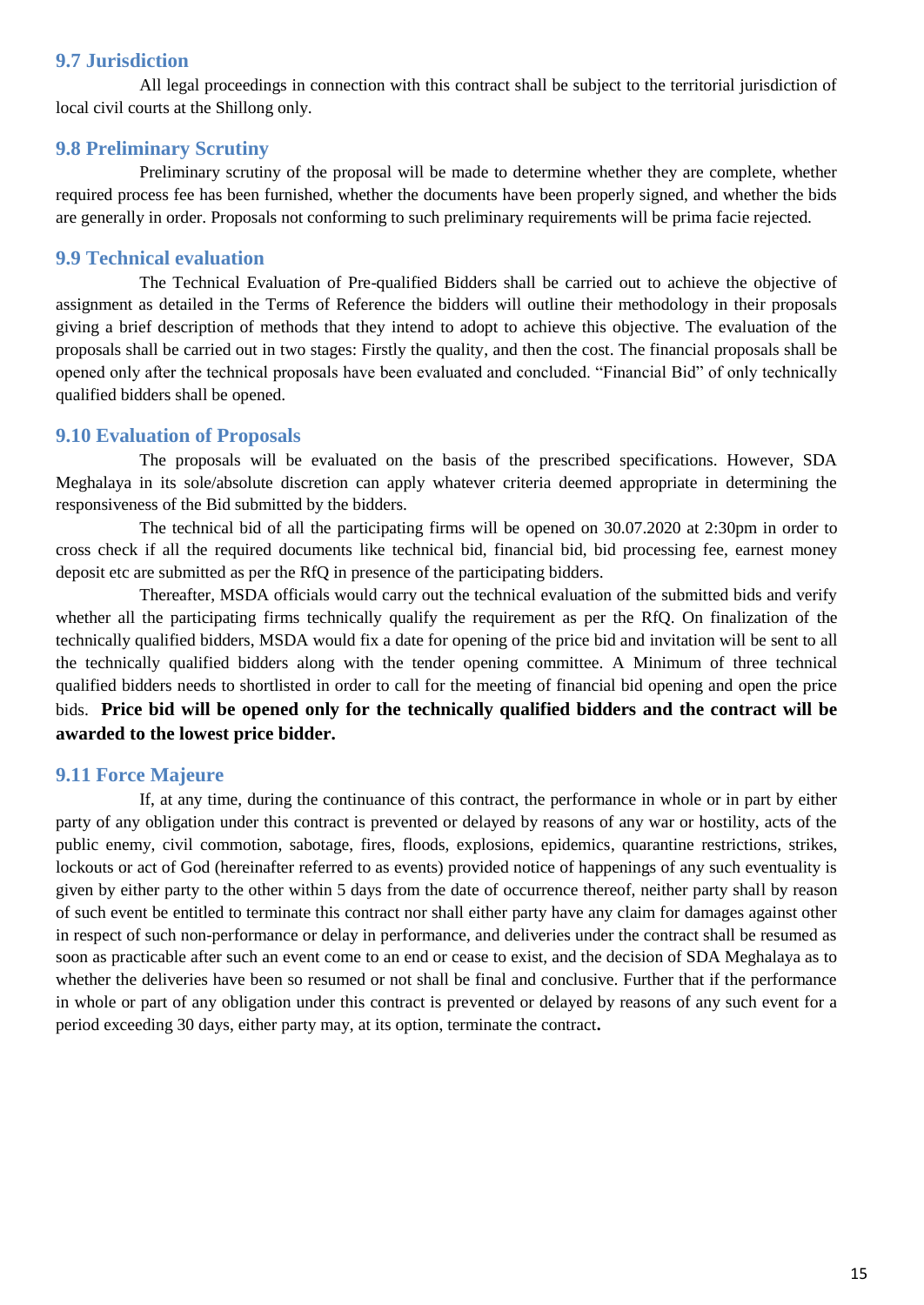## <span id="page-15-0"></span>**10 BID FORMS**

Bid is to be submitted in the following format along with the necessary documents as listed. The Bid shall be liable for rejection in the absence of requisite supporting documents.

### <span id="page-15-1"></span>**10.1 Bid Form 1: Bid Letter Proforma**

(Letter on official letter head stating the following)

To

The Senior Electrical Inspector & State Designated Agency on Energy Conservation, Government of Meghalaya, Lower Lachumiere, Shillong-793001.

Sub: Request for Quotation (Bid) For **Supply, installation, testing and commissioning of the energy efficient equipment for replacing existing inventory of the few selected schools of Region II of Meghalaya** (Region II: Garo Hills) Under "The Demonstration Project on Energy Efficiency of the Bureau of Energy Efficiency (BEE)", New Delhi.

Ref: RFQ No……………………………………………………………

Sir,

The undersigned Bidders, having read and examined in detail all the Bid documents in respect of appointment of a supplier for SDA Meghalaya, do hereby express their interest to **Supply, installation, testing and commissioning of the energy efficient equipment for replacing existing inventory of the few selected schools of Region II of Meghalaya** under "The Demonstration Project on Energy Efficiency of the Bureau of Energy Efficiency (BEE)", New Delhi for the State Designated Agency, Meghalaya as specified in the scope of work.

#### **1. Correspondence Details**

Our correspondence details are:

| 1              | Name of the Bidder                                                                          |  |
|----------------|---------------------------------------------------------------------------------------------|--|
| $\overline{2}$ | Address of the Bidder                                                                       |  |
| 3              | Name of the contact person to whom all<br>references shall be made regarding this<br>tender |  |
| 4              | Designation of the person to whom all<br>reference shall be made regarding this<br>tender   |  |
| 5              | Address of the person to whom all<br>references shall be made regarding this<br>tender      |  |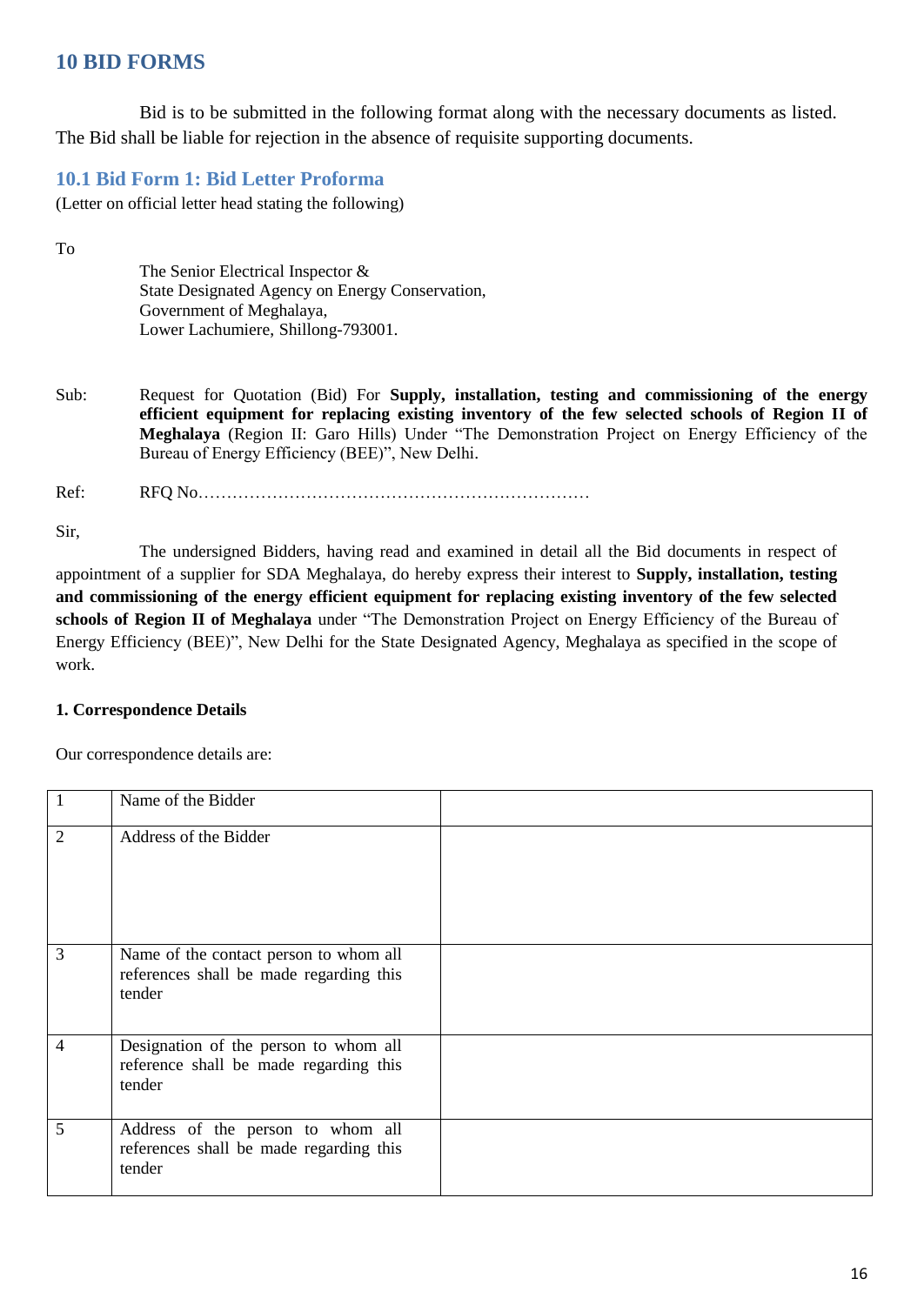| 6              | PAN No.                              |
|----------------|--------------------------------------|
| $\overline{7}$ | GSTIN No.                            |
|                | Electrical Contractor License No.    |
| 8              | Electrical Supervisors License No.   |
|                | Workman Permit No.                   |
| 9              | Telephone (with STD code)/Mobile No. |
| 10             | Name & E-Mail of the contact person  |

#### 2. **Document forming part of Bid**

Part-A & Part-B of the tender comprise the following documents:

#### **A) We have enclosed herewith the followings as Technical Bid in envelop 'A' (Tick)**

- a) **Bid form-1** Forwarding letter  $\Box$
- b) **Bid form-2** Comments and Suggestion  $\Box$
- c) **Bid form-3** Format for Confirmation of Pre-qualification Criteria  $\Box$
- d) **Bid form-4** Technical Bid
- e) Photocopy of partnership deed in case of partnership firm/Joint Venture/Consortium  $\Box$
- f) Detail of order issued and past experience against supply made to different State/Central Govt. Departments/Agencies and photocopies of certificate of satisfactory performance (if available) $\square$
- g) Test certificates (if any)  $\Box$
- h) Bid processing fee: **Rs. 500/-** only in the form of Crossed Demand draft in favour of "Senior Electrical Inspector an State Designated Agency on Energy Conservation, Government of Meghalaya" payable at par in State Bank of India, Main Branch, "Shillong", if bidder downloads the tender document or copy of the received from SDA Meghalaya.  $\Box$
- i) **Earnest Money Deposit** of Rs. 20,000/- (Rupees Twenty thousand Only)/ letter issued by Government for exemption of EMD (refer Para 7.12)  $\Box$
- j) Registered Power of Attorney executed by the Bidder in favor of the Principal Officer or the duly Authorized Representative, certifying him/her as an authorized signatory for the purpose of this bid. (In case of a bidder not being a Government body/undertaking/PSU).  $\Box$
- k) Photocopy of the following pre-qualification criteria Electrical Contractor license Electrical Supervisors license along with the undertaking of work  $\Box$ Workman Permit along with the undertaking of work  $\Box$ Photocopy of Work order/ Completion report of at least one similar work project in the State  $\Box$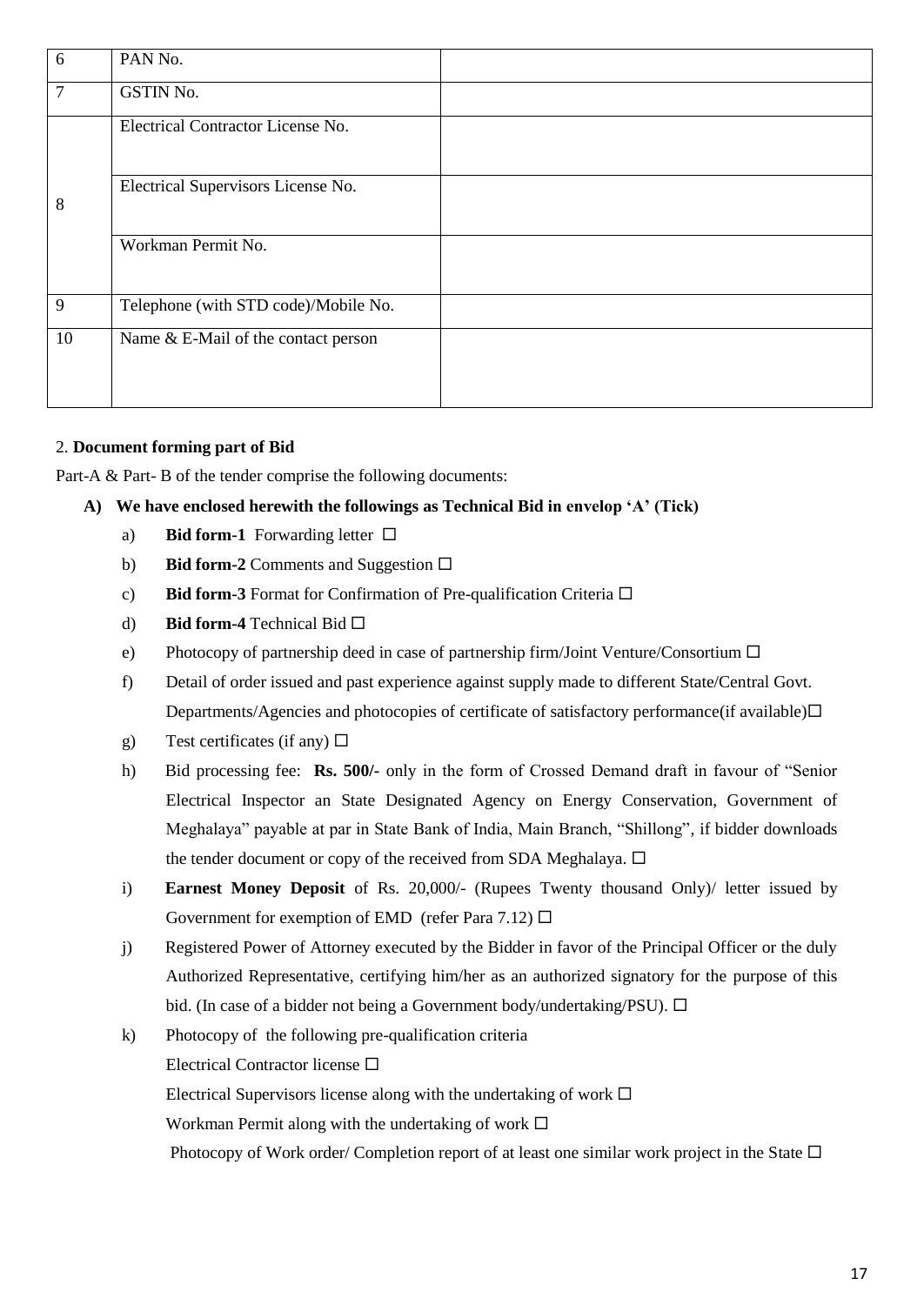l) Memorandum of Understanding (MoU)/Agreement (On company letter head/ stamp paper) clearly indicting their relationship for submitting this bid document. (Applicable in case of subcontractors/JV/partnership etc) (On company letter head/ stamp paper) (Optional).  $\Box$ 

#### **B) We have enclosed herewith the following as Financial Bid in envelop 'B".**

a) **Bid Form 5**: Financial Bid  $\Box$ 

#### **3. Declaration**

- a) We have read and understood the terms & conditions of the above mentioned tender and comply to all Terms & Conditions of your Tender.(In case of any deviation the Bidder must attach a separate sheet clearly mentioning the Clause No. of the Tender and Deviation thereto).
- b) We certify that the information mentioned above are true and correct to best of our knowledge.
- c) In case of receipt of order we confirm that payment shall be received through Cheque /Electronics Transfer.
- d) This offer contains \_\_\_\_\_\_\_\_\_\_\_\_\_\_\_\_\_\_\_\_\_No. of pages including all Annexure and Enclosures.

We hereby declare that our Bid is made in good faith and the information contained therein is true and correct to the best of our knowledge and belief.

Thanking you.

Yours faithfully

| (Signature of the Bidder) |
|---------------------------|
|                           |
|                           |
|                           |
|                           |
|                           |
|                           |
| <b>Business Address:</b>  |
|                           |
|                           |
|                           |
|                           |
|                           |
| Company/Firm:             |
|                           |
|                           |

#### <span id="page-17-0"></span>**10.2 Bid Form 2: Comments and Suggestions**

[Suggest and justify here any modifications or improvement to the scope of work, tasks to be performed, timeline, deliverables, payment terms etc. to improve performance in carrying out the Assignment. The Bidder can suggest deleting some activity or adding another, or proposing a different phasing of the activities. Such suggestions should be concise and to the point.]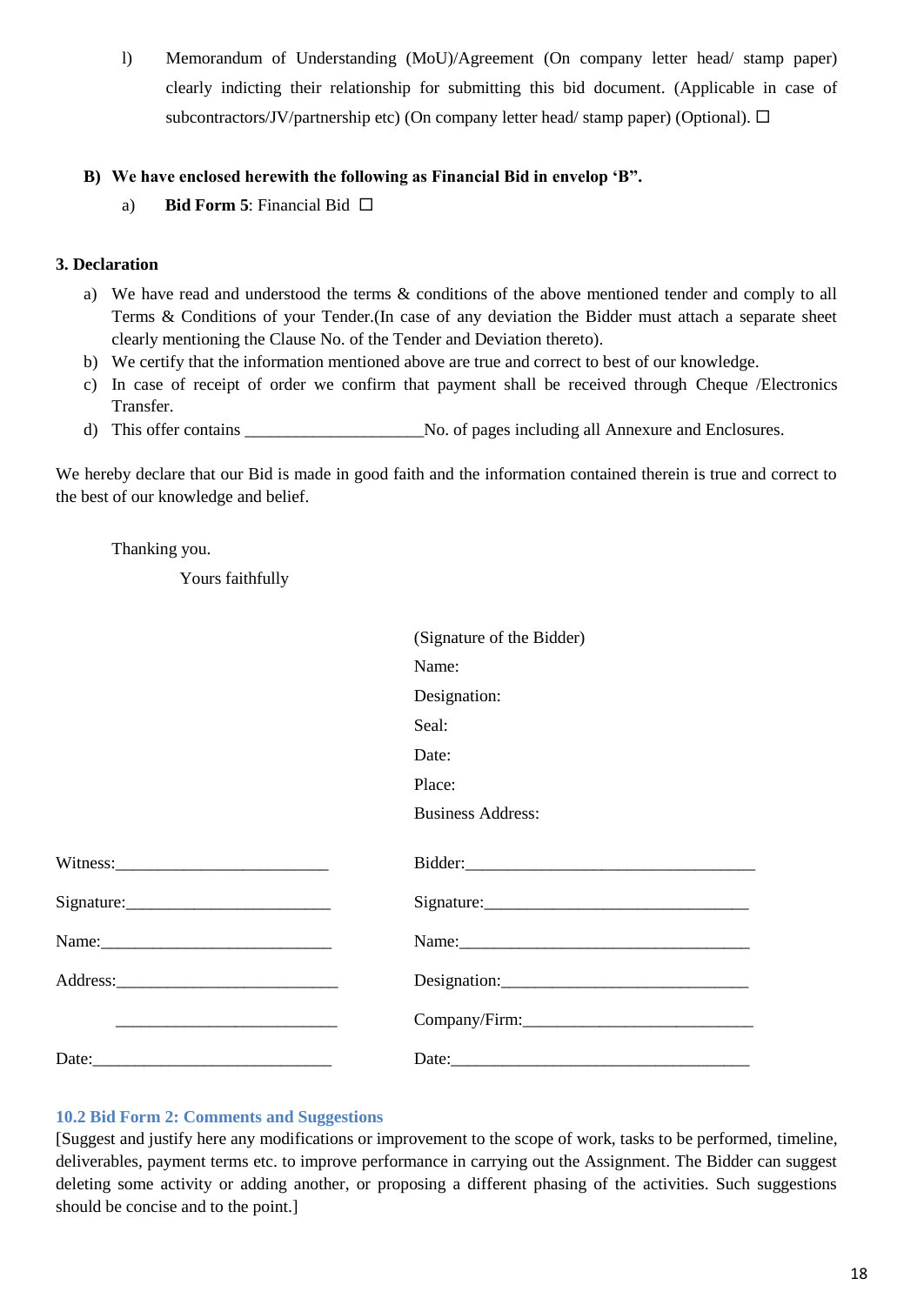<span id="page-18-0"></span>**10.3 Bid Form 3: Format for Confirmation of Pre-qualification Criteria.**

(Declaration Letter on official letter head stating the following) To

> The Senior Electrical Inspector & State Designated Agency on Energy Conservation, Government of Meghalaya, Lower Lachumiere, Shillong-793001.

Sub: **Supply, installation, testing and commissioning of the energy efficient equipment for replacing existing inventory of the few selected schools of Region II of Meghalaya** (Region II: Garo Hills) Under "The Demonstration Project on Energy Efficiency of the Bureau of Energy Efficiency (BEE)", New Delhi.

Having examined the tender document of RFQ No.  $\blacksquare$ , we hereby confirm the following (please tick whichever is applicable) towards the minimum eligibility condition to participate in then tender for Supply, installation, testing and commissioning of the energy efficient equipment for replacing existing inventory of the few selected schools of Region II of Meghalaya (Region II: Garo Hills) Under "The Demonstration Project on Energy Efficiency of the Bureau of Energy Efficiency (BEE)", New Delhi.

- i. We are not involved in any major litigation that may have an impact of affecting or compromising the delivery of services as required under this contract
- ii. We are not black-listed by any Central/State Government/Public Sector Undertaking in India.
- iii. Details of similar work / order executed during last 5 years (Please submit copy of work order/ completion certificate from the client.)\*

| Description of the Work/Order executed | Name of the Client | <b>Start Date</b> | Finish Date |
|----------------------------------------|--------------------|-------------------|-------------|
|                                        |                    |                   |             |
|                                        |                    |                   |             |

\*At least one similar work should be executed in the state of Meghalaya.

Witness: Bidder:

| Signature:                                                                                                                                                                                                                                                                                                                                                                                                                                        |               |
|---------------------------------------------------------------------------------------------------------------------------------------------------------------------------------------------------------------------------------------------------------------------------------------------------------------------------------------------------------------------------------------------------------------------------------------------------|---------------|
|                                                                                                                                                                                                                                                                                                                                                                                                                                                   | Name:         |
|                                                                                                                                                                                                                                                                                                                                                                                                                                                   |               |
|                                                                                                                                                                                                                                                                                                                                                                                                                                                   | Company/Firm: |
| Date: $\frac{1}{\sqrt{1-\frac{1}{2}} \cdot \frac{1}{2} \cdot \frac{1}{2} \cdot \frac{1}{2} \cdot \frac{1}{2} \cdot \frac{1}{2} \cdot \frac{1}{2} \cdot \frac{1}{2} \cdot \frac{1}{2} \cdot \frac{1}{2} \cdot \frac{1}{2} \cdot \frac{1}{2} \cdot \frac{1}{2} \cdot \frac{1}{2} \cdot \frac{1}{2} \cdot \frac{1}{2} \cdot \frac{1}{2} \cdot \frac{1}{2} \cdot \frac{1}{2} \cdot \frac{1}{2} \cdot \frac{1}{2} \cdot \frac{1}{2} \cdot \frac{1}{2}$ |               |

#### <span id="page-18-1"></span>**10.4 Bid Form 4: Technical Bid**

(On official letter head)

To

The Senior Electrical Inspector & State Designated Agency on Energy Conservation, Government of Meghalaya, Lower Lachumiere, Shillong-793001.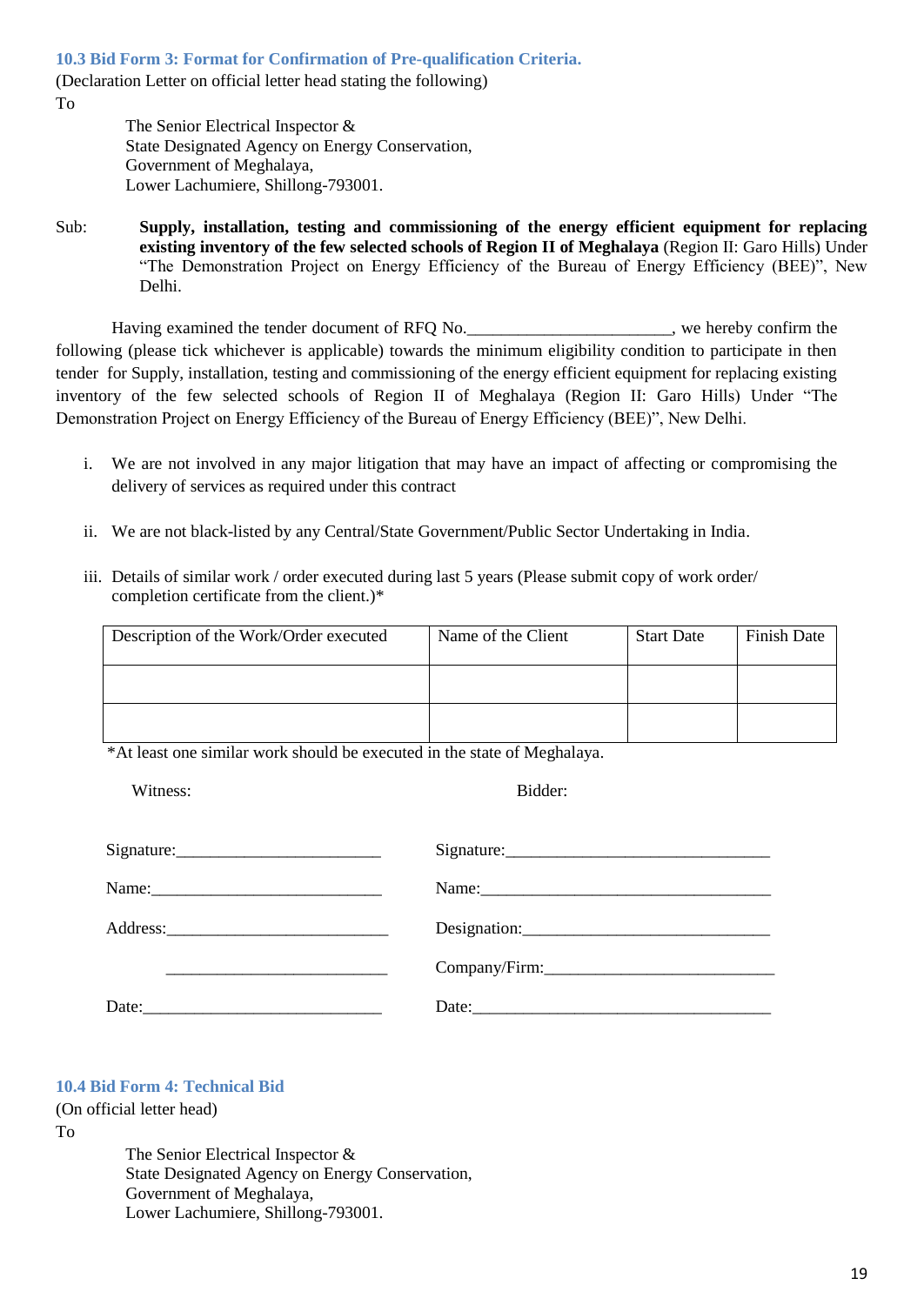Sub: Technical Bid for **Supply, installation, testing and commissioning of the energy efficient equipment for replacing existing inventory of the few selected schools of Region II of Meghalaya** (Region II: Garo Hills) Under "The Demonstration Project on Energy Efficiency of the Bureau of Energy Efficiency (BEE)", New Delhi.

#### Sir,

The undersigned Bidders, having read and examined in detail all the Bid documents in respect of appointment of a supplier for SDA Meghalaya, do hereby express their interest to **Supply, installation, testing and commissioning of the energy efficient equipment for replacing existing inventory of the few selected schools of Region II of Meghalaya** under "The Demonstration Project on Energy Efficiency of the Bureau of Energy Efficiency (BEE)", New Delhi for the State Designated Agency, Meghalaya as specified in the scope of work.

**Name of the schools and address for supply, installation, testing and commissioning of the energy efficient equipment for replacing existing inventory of the few selected schools of Region II of Meghalaya**

| Sl. No. | <b>Name of the School</b>     | <b>Location</b>                      |
|---------|-------------------------------|--------------------------------------|
|         | Govt. Girls H.S.S.            | Tura, West Garo Hills                |
| 2       | Govt. Boys H.S.S.             | Tura, West Garo Hills                |
| 3       | Ampati Govt. H.S.S            | South West Garo Hills                |
| 4       | Dalu Govt. H.S.S.             | West Garo Hills                      |
| 5       | United Kharkutta Govt. H.S.S. | North Garo Hills                     |
| 6       | Rongrengirri Govt. H.S.S.     | Williamnagar, Garo Hills             |
| 7       | Govt. H.S.S.                  | Resubelpara, Garo Hills              |
| 8       | Montford Centre for Education | Danakgre, Araimile, Tura, Garo Hills |

#### <span id="page-19-0"></span>**TECHNICAL REQUIREMENT OF 9WATT/10WATT/APPROX. LED BULBS**

| Sl. No. | Description                    | Minimum technical parameters      |
|---------|--------------------------------|-----------------------------------|
| 01      | <b>Light Source</b>            | SMD LED Chip                      |
| 02      | Lamp Wattage                   | 9 or 10 W or approx.              |
| 03      | <b>CCT</b>                     | Cool white $(5700K)$ to $6500K$ ) |
| 04      | Led Chip Wattage               | $< 1$ W                           |
| 05      | <b>Base Cap</b>                | B22d (Bayonet Cap)                |
| 06      | Luminous Flux Efficacy         | $>= 90 \text{ lm/W}$              |
| 07      | <b>Power Factor</b>            | Min. 0.9                          |
| 08      | Lamp Life Hrs                  | Min. 50,000 Hrs.                  |
| 09      | <b>Operating Voltage Range</b> | $100 V - 300 V$                   |
| 10      | Beam Angle                     | Min: 120 degree                   |
| 11      | CRI (Color Rendering Index)    | <b>Min. 80</b>                    |
| 12      | Junction Temp.                 | Max. 85° C                        |
| 13      | Harmonics                      | Less than 15%                     |
| 14      | Lumen Maintenance              | Min. 70% up to 50,000 hours       |
| 15      | Working Temp.                  | $-10^{\circ}$ C to 40 °C          |
| 16      | <b>Surge Voltage</b>           | Min. 1.5 kV                       |
| 17      | Preference                     | Min BEE 3 star rating LED Bulb    |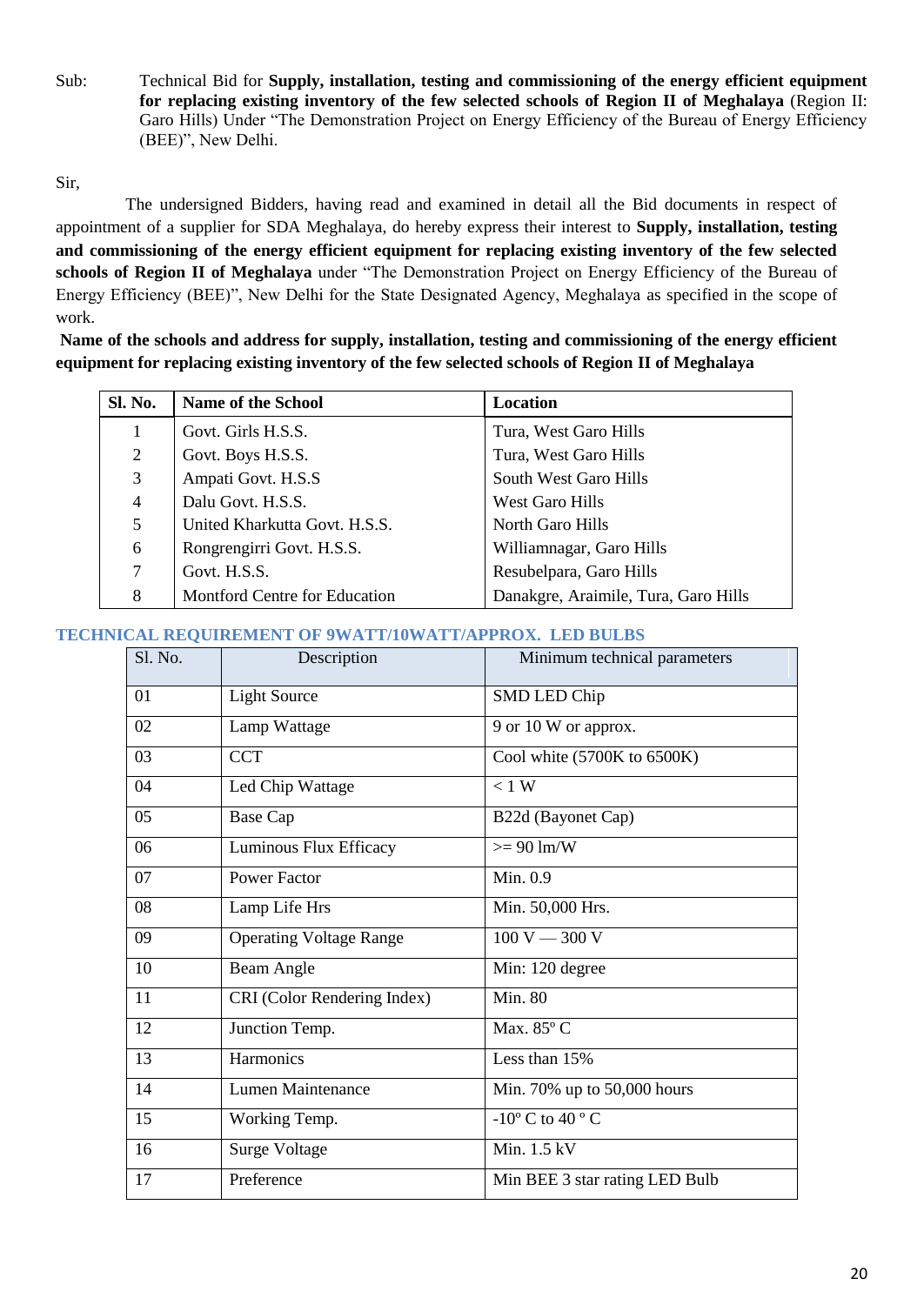### <span id="page-20-0"></span>**TECHNICAL REQUIREMENT OF 14 WATT/15 WATT/APPROX. LED BULBS**

| Sl. No. | Description                    | Minimum technical parameters                  |
|---------|--------------------------------|-----------------------------------------------|
| 01      | <b>Light Source</b>            | <b>SMD LED Chip</b>                           |
| 02      | Lamp Wattage                   | 14 or 15 W or approx.                         |
| 03      | <b>CCT</b>                     | Cool white (5700K to 6500K)                   |
| 04      | Led Chip Wattage               | < 1 W                                         |
| 05      | Base Cap                       | B22d (Bayonet Cap)                            |
| 06      | Luminous Flux Efficacy         | $>= 95 \text{ lm/W}$                          |
| 07      | <b>Power Factor</b>            | Min. 0.9                                      |
| 08      | Lamp Life Hrs                  | Min. 50,000 Hrs.                              |
| 09      | <b>Operating Voltage Range</b> | $100 V - 300 V$                               |
| 10      | Beam Angle                     | Min: 120 degree                               |
| 11      | CRI (Color Rendering Index)    | Min. 80                                       |
| 12      | Junction Temp.                 | Max. 85° C                                    |
| 13      | Harmonics                      | Less than 15%                                 |
| 14      | Lumen Maintenance              | Min. 70% up to 50,000 hours                   |
| 15      | Working Temp.                  | -10 $\rm{^{\circ}}$ C to 40 $\rm{^{\circ}}$ C |
| 16      | <b>Surge Voltage</b>           | Min. 1.5 kV                                   |
| 17      | Preference                     | Min BEE 3 star rating LED Bulb                |

### <span id="page-20-1"></span>**TECHNICAL REQUIREMENT OF 20 WATT/21 WATT/APPROX. LED BULBS**

| Sl. No. | Description                    | Minimum technical parameters       |
|---------|--------------------------------|------------------------------------|
| 01      | <b>Light Source</b>            | SMD LED Chip                       |
| 02      | Lamp Wattage                   | 20 or 21 W or approx.              |
| 03      | <b>CCT</b>                     | Cool white (5700K to 6500K)        |
| 04      | Led Chip Wattage               | $< 1$ W                            |
| 05      | Base Cap                       | B22d (Bayonet Cap)                 |
| 06      | Luminous Flux Efficacy         | $>= 100$ lm/W                      |
| 07      | <b>Power Factor</b>            | Min. 0.9                           |
| 08      | Lamp Life Hrs                  | Min. 50,000 Hrs.                   |
| 09      | <b>Operating Voltage Range</b> | $100 V - 300 V$                    |
| 10      | Beam Angle                     | Min: 120 degree                    |
| 11      | CRI (Color Rendering Index)    | <b>Min. 80</b>                     |
| 12      | Junction Temp.                 | Max. 85° C                         |
| 13      | Harmonics                      | Less than 15%                      |
| 14      | Lumen Maintenance              | Min. 70% up to 50,000 hours        |
| 15      | Working Temp.                  | -10° C to $\overline{40^{\circ}C}$ |
| 16      | <b>Surge Voltage</b>           | Min. 1.5 kV                        |
| 17      | Preference                     | Min BEE 3 star rating LED Bulb     |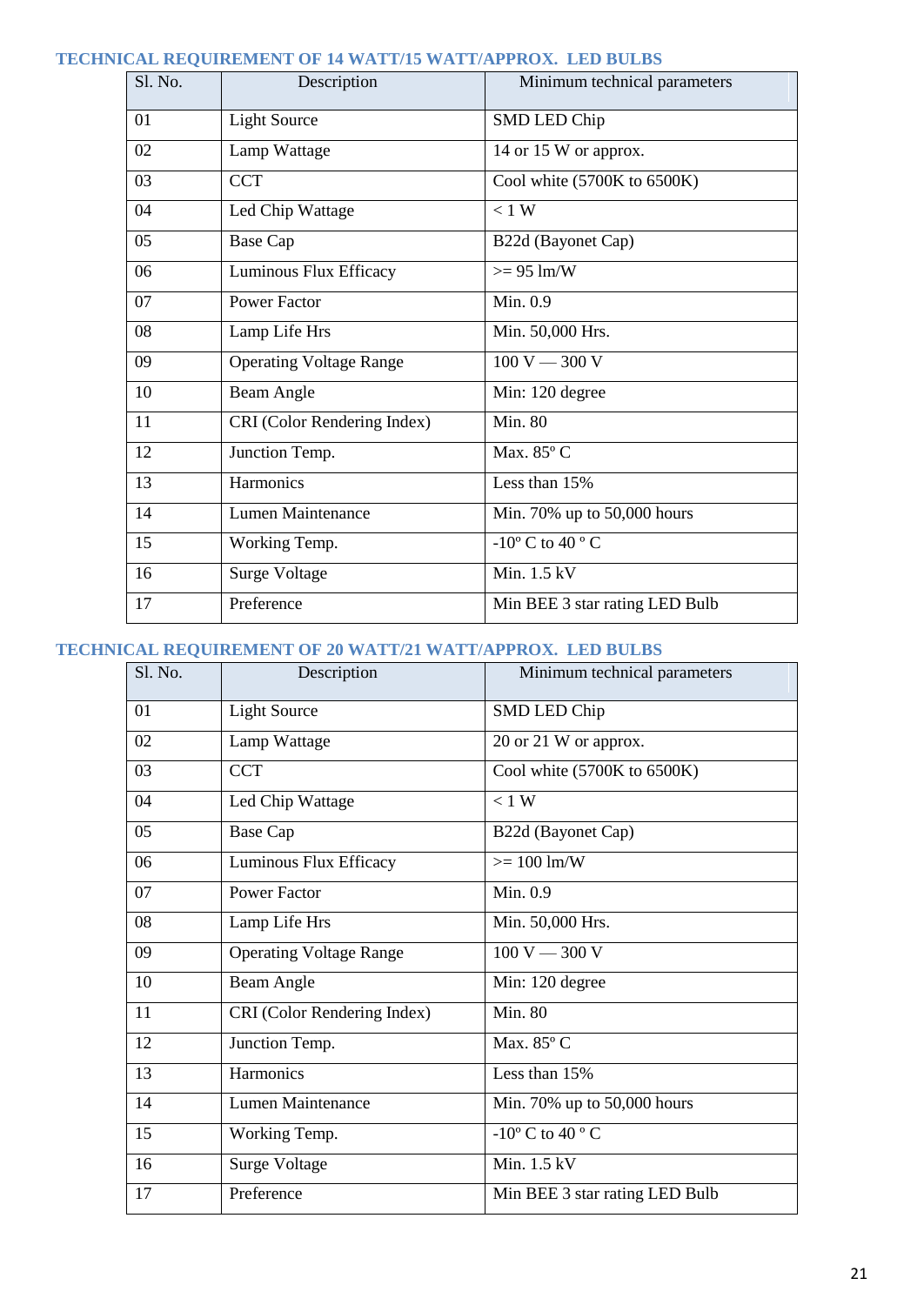#### <span id="page-21-1"></span><span id="page-21-0"></span>**TECHNICAL REQUIREMENT OF 21WATT/22WATT or APPROX. LED TUBE LIGHTS (WITH BATTERN)**

| S1. | Description                    | Minimum technical parameters                     |
|-----|--------------------------------|--------------------------------------------------|
| No. |                                |                                                  |
| 01  | Led Fitting Set Type           | T8, 4 FEET                                       |
| 02  | <b>Total Power Consumption</b> | 21/22 WATTS or APPROX.                           |
| 03  | <b>CCT</b>                     | Cool White (5700K to 6500K)                      |
| 04  | Usage                          | <b>CONTINUOUS</b>                                |
| 05  | Luminous Flux Efficacy         | $>= 90 \text{ lm/W}$                             |
| 06  | <b>Power Factor</b>            | Min. 0.9                                         |
| 07  | Lamp Life Hrs                  | Min. 50,000 Hrs.                                 |
| 08  | <b>Operating Voltage Range</b> | $100 V - 240 V$                                  |
| 09  | Beam Angle                     | Min: 160 degree                                  |
| 10  | CRI (Color Rendering Index)    | <b>Min. 80</b>                                   |
| 11  | Harmonics                      | Less than 15%                                    |
| 12  | Lumen Maintenance              | Min. 70% up to 50,000 hours                      |
| 13  | Working Temp.                  | -10 to 40 degree Celsius                         |
| 14  | <b>Led Operating Current</b>   | < 0.06 A                                         |
| 15  | Surge / Spike Protection       | >1.5 KV AS PER IEC 61000-4-5.                    |
| 16  | <b>Line Protection</b>         | Short Circuit And Over Voltage Protection        |
| 17  | Driver                         | <b>Inbuilt Constant Current Based Led Driver</b> |
| 18  | Driver Efficiency              | $>= 80\%$                                        |
| 19  | Preference                     | Min BEE 3 Star Rated LED Tube lights             |

## <span id="page-21-3"></span><span id="page-21-2"></span>**TECHNICAL REQUIREMENT OF 30WATT or APPROX. LED TUBE LIGHTS**

**(WITH BATTERN)**

| <b>S1.</b> | Description                    | Minimum technical parameters      |
|------------|--------------------------------|-----------------------------------|
| No.        |                                |                                   |
| 01         | Led Fitting Set Type           | T8, 4 FEET                        |
| 02         | <b>Total Power Consumption</b> | 30 WATTS or APPROX.               |
| 03         | <b>CCT</b>                     | Cool White $(5700K)$ to $6500K$ ) |
| 04         | Usage                          | <b>CONTINUOUS</b>                 |
| 05         | Luminous Flux Efficacy         | $>= 90 \text{ lm/W}$              |
| 06         | <b>Power Factor</b>            | Min. 0.9                          |
| 07         | Lamp Life Hrs                  | Min. 50,000 Hrs.                  |
| 08         | <b>Operating Voltage Range</b> | 100 V - 240 V                     |
| 09         | Beam Angle                     | Min: 160 degree                   |
| 10         | CRI (Color Rendering Index)    | Min. 80                           |
| 11         | Harmonics                      | Less than 15%                     |
| 12         | Lumen Maintenance              | Min. 70% up to 50,000 hours       |
| 13         | Working Temp.                  | -10 to 40 degree Celsius          |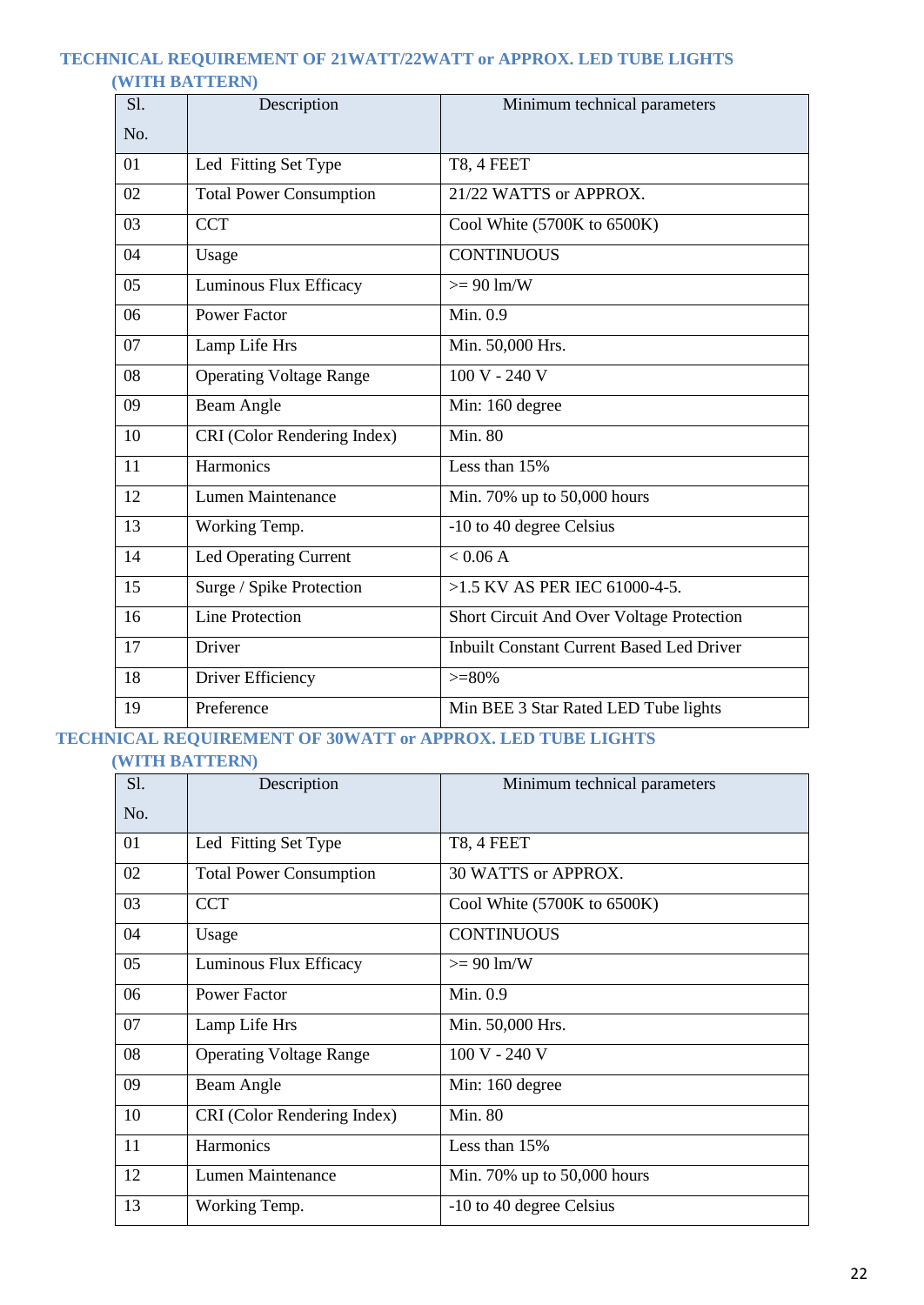| 14 | Led Operating Current    | < 0.06 A                                  |
|----|--------------------------|-------------------------------------------|
| 15 | Surge / Spike Protection | $>1.5$ KV AS PER IEC 61000-4-5.           |
| 16 | Line Protection          | Short Circuit And Over Voltage Protection |
| 17 | Driver                   | Inbuilt Constant Current Based Led Driver |
| 18 | Driver Efficiency        | $>= 80\%$                                 |
| 19 | Preference               | Min BEE 3 Star Rated LED Tube lights      |

### <span id="page-22-0"></span>**TECHNICAL REQUIREMENT ENERGY EFFICIENT FANS**

| S1.<br>No. | Description             | Minimum technical parameters |
|------------|-------------------------|------------------------------|
| 01         | Type & Usage            | Ceiling Fans & indoor usage  |
| 02         | Wattage                 | $\epsilon$ = 50 watts 15W    |
| 03         | Voltage range           | 110-280 V                    |
| 04         | Power factor            | 0.90                         |
| 05         | No. of Blades           | $>=$ 3 nos.                  |
| 06         | <b>Blade Sweep size</b> | $>=1200$ mm                  |
| 07         | Air flow                | $230$ cfm                    |
| 08         | Service Value           | $>=4.20$                     |
| 09         | Speed                   | 340-350 RPM                  |
| 10         | Preference              | <b>BEE 5 Star rated Fans</b> |
| 11         | Material                | Die-cast aluminum            |

| Signature: | Signature:    |
|------------|---------------|
|            |               |
| Name:      |               |
|            | Designation:  |
|            | Company/Firm: |
|            |               |
|            |               |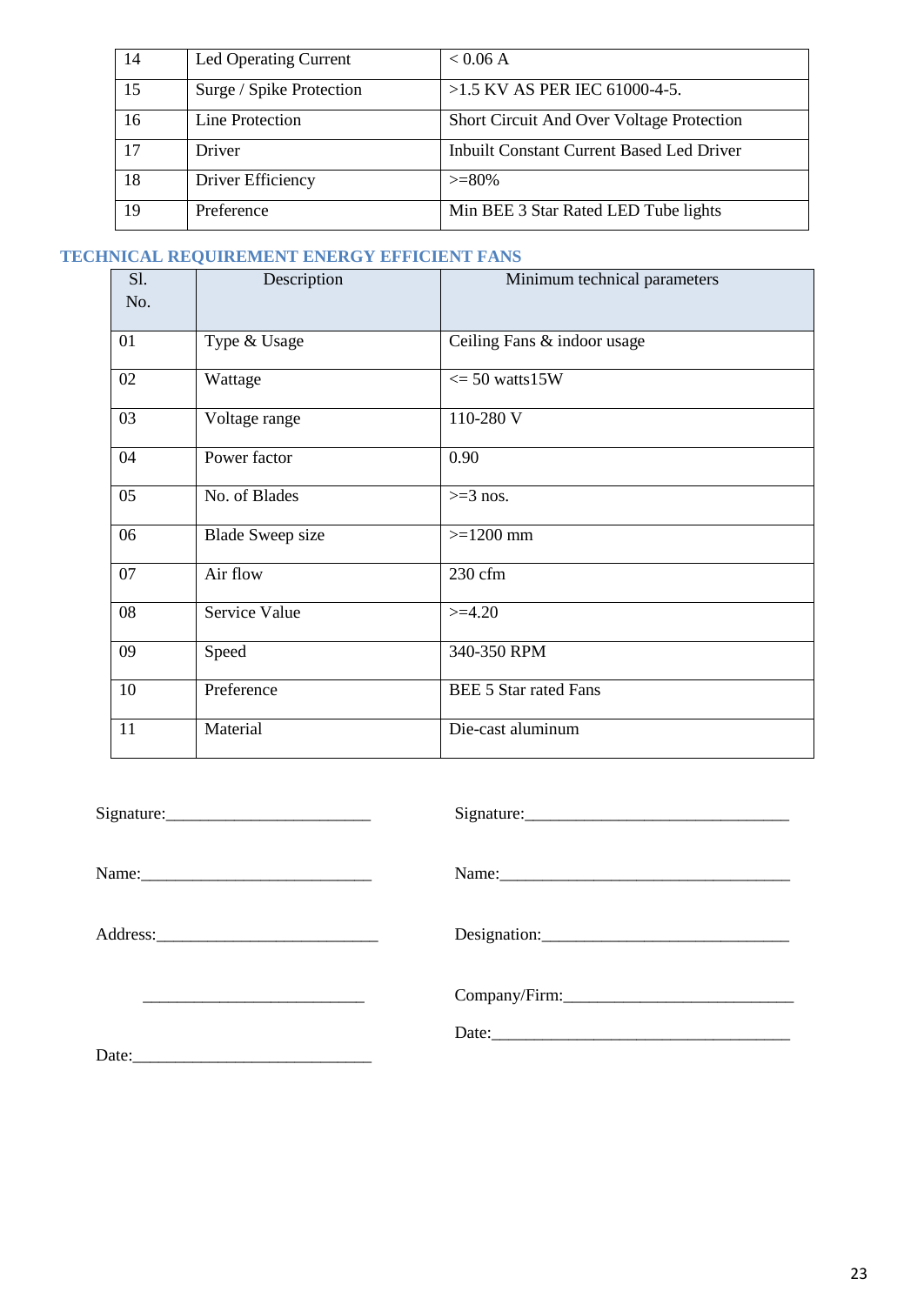<span id="page-23-0"></span>To

The Senior Electrical Inspector & State Designated Agency on Energy Conservation, Government of Meghalaya, Lower Lachumiere, Shillong-793001.

Sub: Financial bid for **Supply, installation, testing and commissioning of the energy efficient equipment for replacing existing inventory of the few selected schools of Region II of Meghalaya** (Region II: Garo Hills) Under "The Demonstration Project on Energy Efficiency of the Bureau of Energy Efficiency (BEE)", New Delhi.

Sir,

The undersigned Bidders, having read and examined in detail all the Bid documents in respect of appointment of a supplier for SDA Meghalaya, do hereby express their interest to **Supply, installation, testing and commissioning of the energy efficient equipment for replacing existing inventory of the few selected schools of Region II of Meghalaya** (Region II: Garo Hills) Under "The Demonstration Project on Energy Efficiency of the Bureau of Energy Efficiency (BEE)", New Delhi for the State Designated Agency, Meghalaya as specified in the scope of work.

| Sl.<br>No.         | Name of the Energy<br><b>Efficient Appliances</b>                        | Wattage | Make/<br><b>Model</b> | <b>Amount per</b><br>unit**<br>(inclusive of |                     | <b>Total Amount</b><br>(Inclusive of taxes) in<br>Rupees. |             |
|--------------------|--------------------------------------------------------------------------|---------|-----------------------|----------------------------------------------|---------------------|-----------------------------------------------------------|-------------|
|                    |                                                                          |         |                       | taxes) in<br>Rupees.                         | Quantity<br>in nos. | In<br>Figures.                                            | In<br>Words |
| $\mathbf{1}$       | <b>LED Bulb</b><br>$(18-21$ Watts or<br>approx.)                         |         |                       |                                              | 674                 |                                                           |             |
| $\overline{2}$     | <b>LED Bulb</b><br>$(14-15)$<br><b>Watts</b><br>or<br>approx.)           |         |                       |                                              | 245                 |                                                           |             |
| 3                  | <b>LED Bulb</b><br>$(9-10$ Watts<br><b>or</b><br>approx.)                |         |                       |                                              | 103                 |                                                           |             |
| $\overline{4}$     | <b>LED Tube lights</b><br>$\left(>=30Watts \quad or \right)$<br>approx.) |         |                       |                                              | $\overline{0}$      |                                                           |             |
| 5                  | <b>LED Tube lights</b><br>$(21-22$ Watts or<br>approx.)                  |         |                       |                                              | 550                 |                                                           |             |
| 6                  | <b>BEE 5 star rated</b><br><b>EE</b> fans                                |         |                       |                                              | 96                  |                                                           |             |
| $\overline{7}$     | Cost of Hoarding/<br>display board                                       |         |                       |                                              | 8                   |                                                           |             |
| <b>GRAND TOTAL</b> |                                                                          |         |                       | <b>GRAND TOTAL</b><br>In Figure              |                     |                                                           |             |

*\*\*The per unit price against each item should be inclusive of all costs like cost of transportation, supply, installation, commissioning, testing, taxes, initial survey, report preparation etc. No other extra cost will be applicable or considered other than the cost mentioned above. However, the total final cost during project completion may vary as per the actual qualities of EE appliances collected during initial survey and will be considered on pro-data basis.*